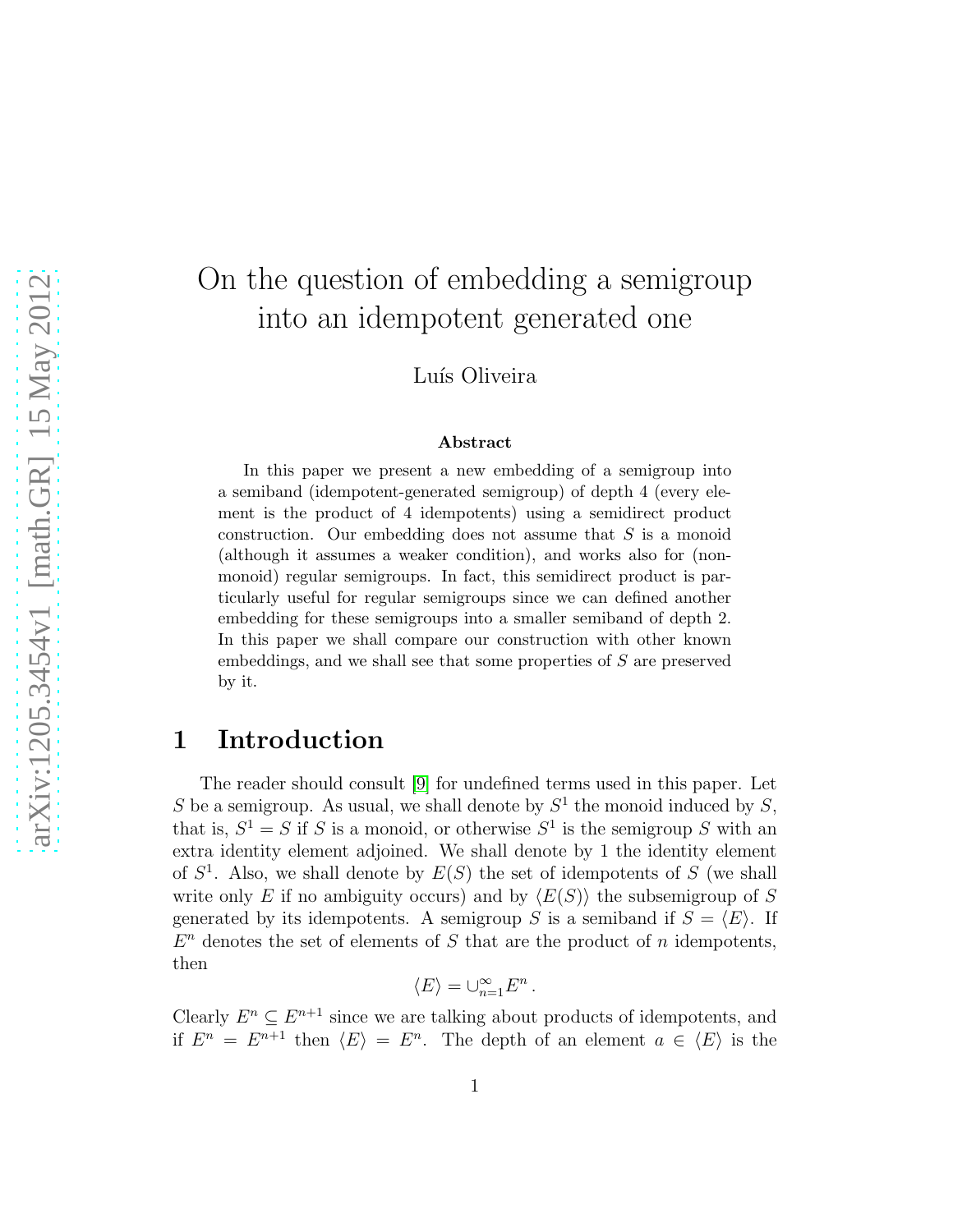positive integer k such that  $a \in E^k \setminus E^{k-1}$   $(E^0 = \emptyset)$ . We shall say that a semiband S has depth k if  $E^{k-1} \neq E^k = E^{k+1}$ , and has infinite depth if  $E^n \neq E^{n+1}$  for all n. Note that finite semibands have always finite depth.

There have been described in the literature several ways of embedding a semigroup into a semiband. The first such known embedding is due to Howie [\[7\]](#page-20-0) and it embeds a semigroup S into the (regular) subsemigroup  $\langle E(\mathcal{T}_X)\rangle$  of some full transformation semigroup  $\mathcal{T}_X$ . Howie's embedding allows to embed a semigroup of order  $n$  (that is, with  $n$  elements) into a regular semiband of order at most  $(n+3)^{n+3} - (n+3)!$ . Another embedding also involving an idempotent generated subsemigroup of some full transformation semigroup appeared in [\[2\]](#page-20-1) where it was attributed to Perrot. This later embedding was investigated by Pastijn [\[15\]](#page-21-1) who proved that the mentioned semiband has depth 4, and if  $S$  has order  $n$ , then the semiband has order at most  $2n^2 + 4n + 1$ . However, unlike Howie's embedding, this semiband is regular only when  $S$  is regular.

To answer to a question posed by Howie in [\[8\]](#page-20-2), Laffey [\[12\]](#page-21-2) and Hall presented each one a way to embed a finite semigroup into a finite semiband of depth 2 (the proof of the latter appears in [\[3\]](#page-20-3)). Laffey's embedding is based on linear algebra techniques, while Hall's embedding makes use of the Rees matrix semigroup construction. Higgins [\[6\]](#page-20-4) presented another proof that every semigroup can be embedded into a regular semiband of depth 2 in a way that preserves finiteness. Higgins' proof relies on embedding a full transformation semigroup  $\mathcal{T}_X$  into a regular subsemiband of depth 2 of  $\mathcal{T}_{X\cup X'}$ where  $X'$  is another set disjoint from  $X$  but with the same cardinality.

In [\[16\]](#page-21-3), Pastijn and Yan introduced another way to embed a semigroup into a semiband of depth 4. This new semiband is given by a presentation and it follows closed to the results obtained in [\[15\]](#page-21-1). The semiband used in [\[15\]](#page-21-1) can be seen as a quotient of the semiband presented in [\[16\]](#page-21-3). Petrich [\[17\]](#page-21-4) presented another idempotent generated Rees matrix semigroup construction in which we can embed a given semigroup. This idempotent generated Rees matrix semigroup is isomorphic to the semigroup presented in [\[16\]](#page-21-3).

Recently, Almeida and Moura [\[1\]](#page-20-5) studied the question of embedding a semigroup into a semiband inside some pseudovarieties of semigroups using some known embeddings, but also some profinite techniques. As an example, they were able to show that every finite semigroup  $S$  whose regular  $\mathcal{D}\text{-classes}$ are aperiodic semigroups is embeddable into a semiband with the same characteristic using profinite techniques that do not give us an explicit semiband construction. All the known embeddings of a semigroup into a semiband do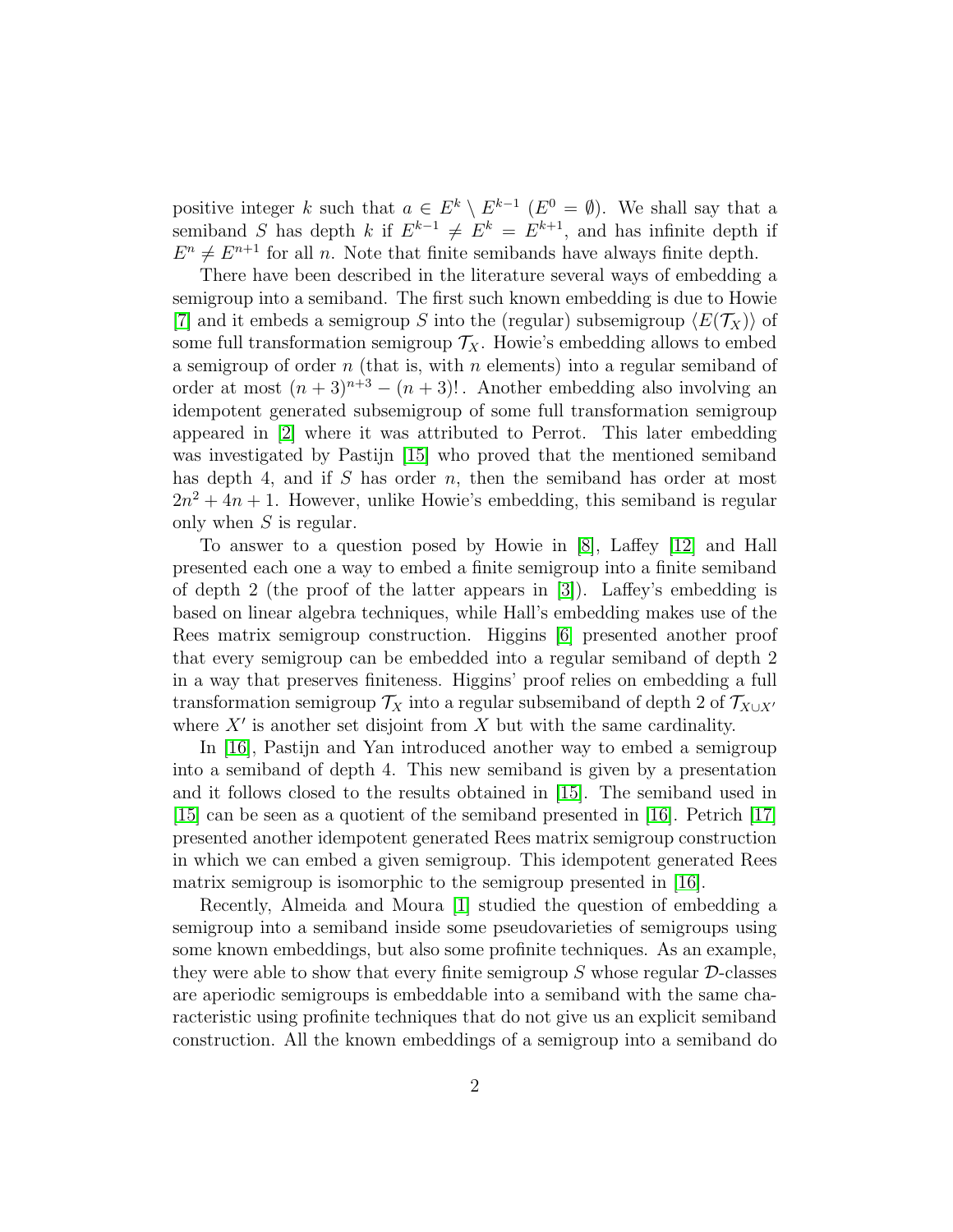not preserve this property of  $S$ , and we must say that the new embeddings presented in this paper continue to fail to preserve this property of S. So, the question of finding an explicit semiband construction that allows to embed a semigroup whose regular D-classes are aperiodic semigroups into a semiband with the same characteristic is still open.

In the following section we shall recall some of the embedding described above. In Section 3 we shall present a new embedding. We shall embed a semigroup S with a certain property (which includes both monoids and regular semigroups) into a semiband  $T(S)$  of depth 4 that is a subsemigroup of a semidirect product of  $S \times S$  by  $R_2$ , where  $R_2$  denotes the two element right-zero semigroup. Note that this embedding will work for any semigroup S even if it does not have the referred property since we can always consider the monoid  $S^1$  instead. The properties of S preserved by  $T(S)$  is the focus of study of Section 4.

The semidirect product introduced in Section 3 is particularly interesting if we consider only regular semigroups. If  $S$  is a regular semigroup, we will embed S into another subsemiband of the referred semidirect product that has only depth 2. This will be the topic of study of Section 5.

#### 2 Recalling some embeddings

In this section we shall briefly describe some known embeddings of semigroups into semibands, but we will not do it chronologically. We begin with the Pastijn and Yan's embedding [\[16\]](#page-21-3). Let  $\overline{X} = {\overline{h}} \cup {\overline{s}} : s \in S^1$  and consider the semigroup  $F(S)$  given by the following presentation

$$
F(S) = \langle \overline{X} | \overline{x}^2 = \overline{x}, \overline{h} \overline{1} = \overline{1}, \overline{1} \overline{h} = \overline{h}, \overline{s} \overline{t} = \overline{s}, \overline{h} \overline{s} \overline{h} \overline{t} = \overline{h} \overline{s} \overline{t} \rangle,
$$

where  $\overline{x} \in \overline{X}$  and  $s, t \in S^1$ . Then  $F(S)$  is generated by the set of idempotents  $\overline{X}$  and by [\[16,](#page-21-3) Lemma 16], the list

$$
\overline{h}
$$
,  $\overline{1}$ ,  $\overline{s}$ ,  $\overline{h\overline{s}}$ ,  $\overline{s\overline{h}}$ ,  $\overline{h\overline{s}\overline{h}}$ ,  $\overline{s\overline{h}\overline{t}}$ ,  $\overline{s\overline{h}\overline{t}\overline{h}}$ ,  $s, t \in S^1 \setminus \{1\}$ ,

presents all elements of  $F(S)$  (and the elements of this list are all pairwise distinct). Further, since  $\overline{h} = \overline{1}\overline{h}\overline{1}\overline{h}$ ,  $\overline{1} = \overline{1}\overline{h}\overline{1}$ ,  $\overline{s} = \overline{s}\overline{h}\overline{1}$ ,  $\overline{h}\overline{s} = \overline{1}\overline{h}\overline{s}$ ,  $\overline{s}\overline{h} = \overline{s}\overline{h}\overline{1}\overline{h}$ and  $\overline{h}\overline{s}\overline{h} = \overline{1}\overline{h}\overline{s}\overline{h}$ , we conclude that

$$
F(S) = \{ \overline{s}\overline{h}\overline{t} , \overline{s}\overline{h}\overline{t}\overline{h} : s, t \in S^1 \}
$$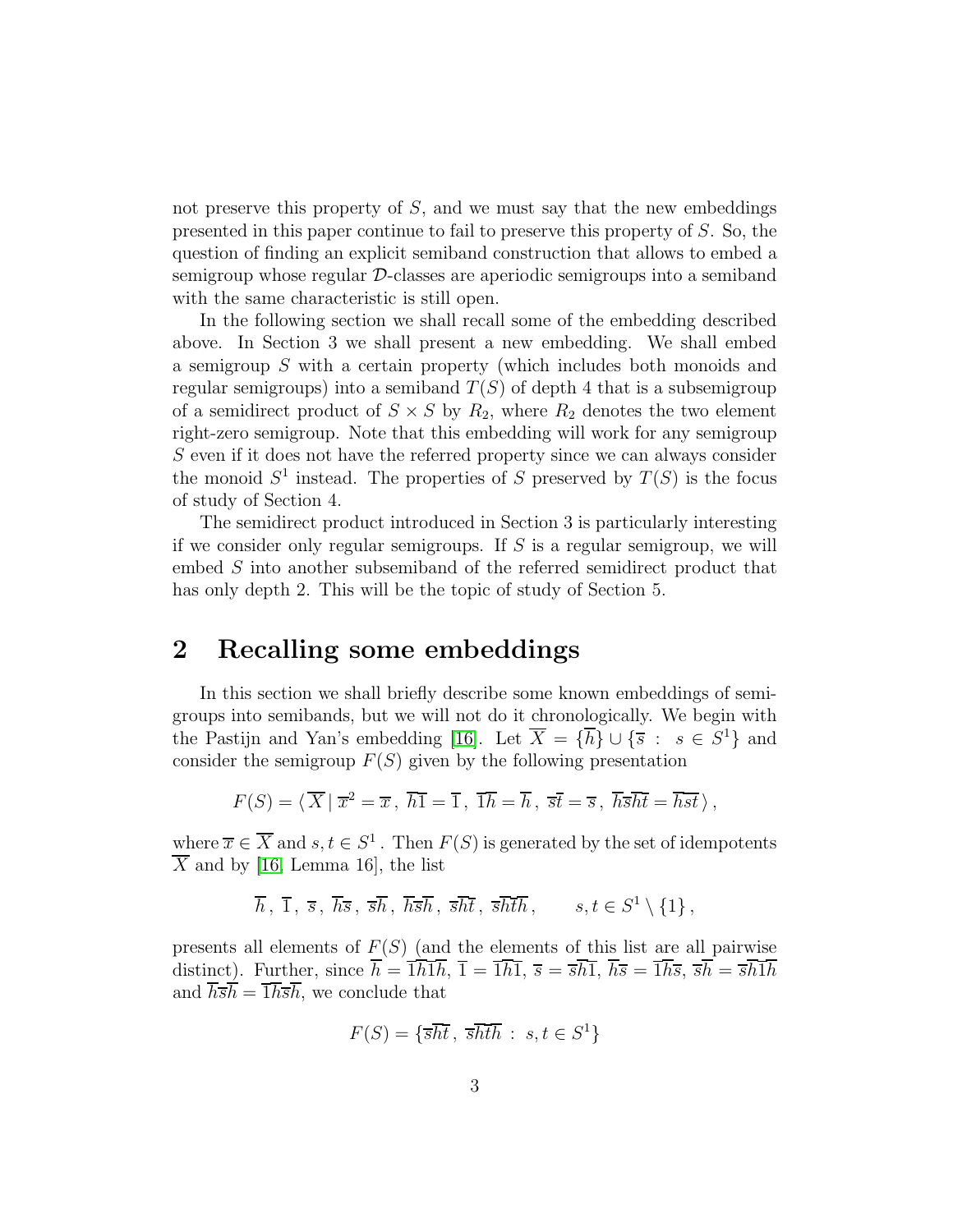with any two elements of this set distinct from each other.

The mapping  $S \to F(S)$ ,  $s \to \overline{h}\overline{s} = \overline{1}\overline{h}\overline{s}$  clearly embeds S into the semiband  $F(S)$  of depth 4. Note that if S has order n and it is a monoid, then  $F(S)$  has order  $2n^2$ ; but if is not a monoid, then S is embeddable into the semiband  $F(S) \setminus {\overline{1}}$  that has order  $2n^2 + 4n + 1$ .

The semiband used in [\[15\]](#page-21-1) to embed a semigroup into a semiband can be seen as a quotient of the semigroup  $F(S)$ . We can easily check that

$$
\rho = \{(\overline{s}\overline{ht}, \overline{r}\overline{ht}), (\overline{s}\overline{h}\overline{th}, \overline{r}\overline{h}\overline{th}) : st = rt \text{ for } r, s, t \in S^1\}
$$

is a congruence on  $F(S)$ . Let  $A(S) = F(S)/\rho$ . This quotient semigroup is isomorphic to the semigroup of [\[15\]](#page-21-1) denoted by  $\mathcal{A}(S)$ . Clearly the mapping  $S \to A(S)$ ,  $s \to \overline{h\overline{s}}\rho$  embeds S into  $A(S)$  since  $\overline{h\overline{s}}\rho = \overline{h\overline{r}}\rho$  if and only if  $s = r$ . However, in [\[15\]](#page-21-1), it was used instead the following embedding:  $S \to A(S)$ ,  $s \to h\overline{s}h\rho$ .

Let  $\Sigma = {\sigma, \tau}$  and consider the Rees matrix semigroup

$$
\Phi S = \mathcal{M}(S^1, S^1, \Sigma; Q)
$$

where  $Q = (q_{\alpha s})$  is the  $\Sigma \times S^1$ -matrix defined by  $q_{\sigma s} = 1$  and  $q_{\tau s} = s$  for  $s \in S^1$ . By [\[17,](#page-21-4) Theorem 3.1] there is an isomorphism  $\chi$  from  $F(S)$  onto  $\Phi S$ such that  $\overline{h}\chi = (1, 1, \tau)$  and  $\overline{s}\chi = (1, s, \sigma)$  for  $s \in S^1$ . Thus  $\Phi S$  is a semiband of depth 4. Clearly the mapping  $S \to \Phi S$ ,  $s \to (1, s, \sigma)$  embeds S into  $\Phi S$ .

The last embedding we shall recall is the one introduced by Higgins [\[6\]](#page-20-4) where the full transformation semigroup  $\mathcal{T}_X$  is embedded into a subsemiband of the full transformation semigroup  $\mathcal{T}_Y$  for  $Y = X \cup X'$  and  $X'$  a set disjoint from X but with the same cardinality. Let  $x \to x'$  be a bijection from X onto X' and, for each  $\alpha \in \mathcal{T}_X$ , define  $\alpha' \in \mathcal{T}_Y$  by  $x\alpha' = x\alpha = x'\alpha'$  for  $x \in X$ . Let also

$$
T = \{ \alpha \in \mathcal{T}_Y : X\alpha = X'\alpha \subseteq X \text{ or } X\alpha = X'\alpha \subseteq X' \}.
$$

It was shown in [\[6\]](#page-20-4) that T is a regular subsemiband of  $\mathcal{T}_Y$  of depth 2 and that the mapping  $\mathcal{T}_X \to T$ ,  $\alpha \to \alpha'$  embeds  $\mathcal{T}_X$  into T.

#### <span id="page-3-0"></span>3 A new embedding

Let R and T be two semigroups. A (left) action of R on T is a mapping  $R \times T \to T$ ,  $(a, t) \to {}^a t$  such that  ${}^a (ts) = {}^a t \cdot {}^a s$  and  ${}^{ab} t = {}^a ({}^b t)$  for all  $a, b \in R$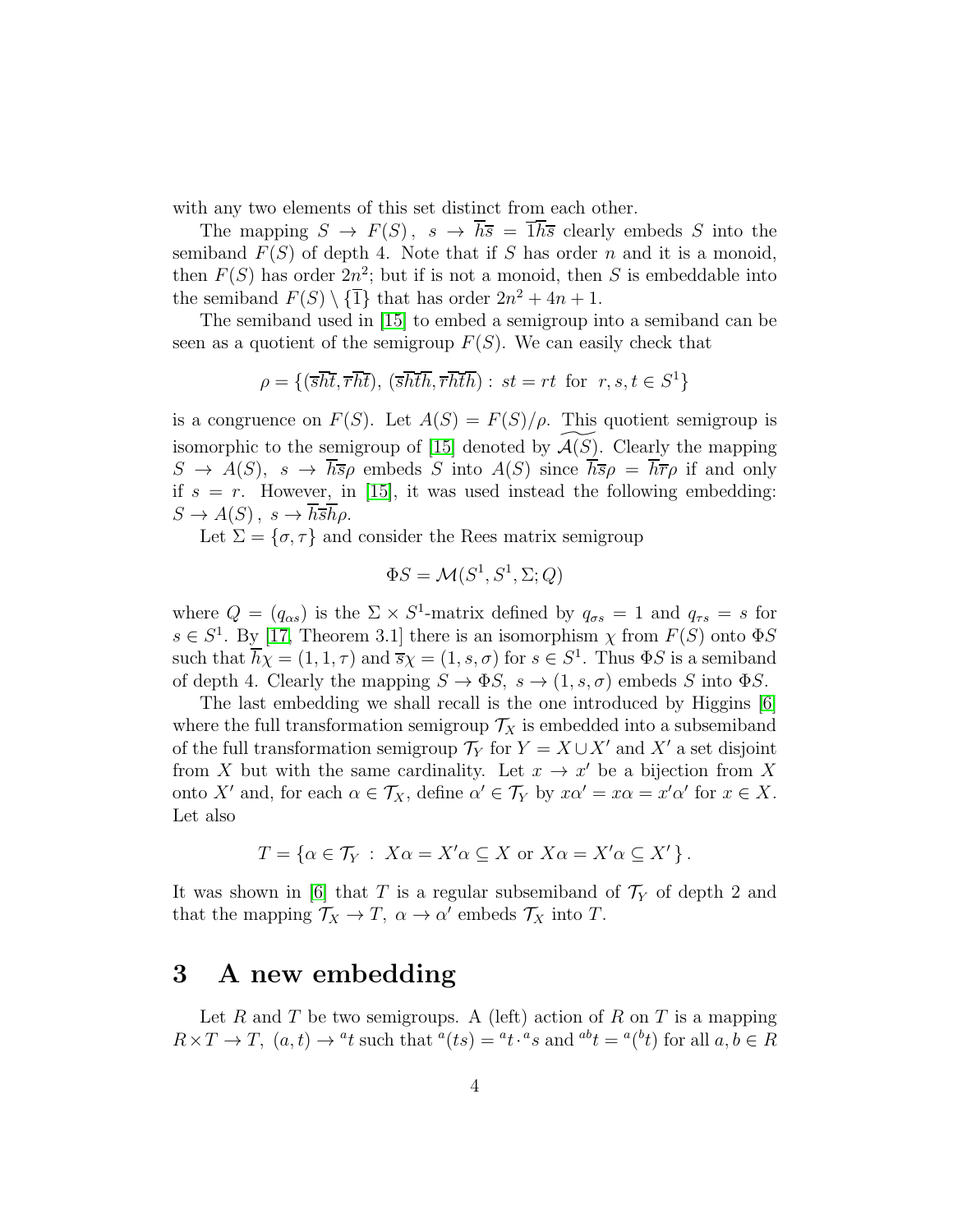and all  $t, u \in T$ . The semidirect product  $T * R$  of T by R with respect to this action is the semigroup obtained by defining on  $T \times R$  the product

$$
(t, a) \cdot (u, b) = (t \cdot {^a}u, ab) \qquad (a, b \in R, t, u \in T).
$$

Let  $R_2 = \{\sigma, \tau\}$  be the two element right-zero semigroup and let  $T =$  $S \times S.$  Consider the mapping  $R_2 \times T \to T$  defined by

$$
{}^{\sigma}(t,s) = (s,s) \quad \text{ and } \quad {}^{\tau}(t,s) = (t,t) .
$$

Clearly this mapping is an action of  $R_2$  on  $T = S \times S$ . Consider the semidirect product  $T * R_2$  induced by this action. We shall look at the elements of  $T * R_2$ as triples from  $S \times S \times R_2$ . Then

$$
(t_1, s_1, \alpha_1)(t_2, s_2, \alpha_2) = \begin{cases} (t_1 s_2, s_1 s_2, \alpha_2) & \text{if } \alpha_1 = \sigma \\ (t_1 t_2, s_1 t_2, \alpha_2) & \text{if } \alpha_1 = \tau \end{cases}
$$

<span id="page-4-0"></span>for  $t_1, t_2, s_1, s_2 \in S$  and  $\alpha_1, \alpha_2 \in R_2$ .

Lemma 3.1  $E(T * R_2) = \{(s, e, \sigma), (e, s, \tau) : e \in E(S), s e = s\}.$ 

*Proof:* Clearly, since  $(t, u, \sigma)^2 = (tu, u^2, \sigma), (t, u, \sigma) \in E(T \ast R_2)$  if and only if  $tu = t$  and  $u \in E(S)$ . Similarly,  $(t, u, \tau) \in E(T \ast R_2)$  if and only if  $t \in E(S)$ and  $ut = u$  because  $(t, u, \tau)^2 = (t^2, ut, \tau)$ .

For the purpose of this paper, we shall say that an element  $s \in S$  is idempotent covered in S if  $se = s = fs$  for some  $e, f \in E(S)$ , that is, if  $s \in$  $S\epsilon \cap fS$  for some  $\epsilon, f \in E(S)$ . We shall say that a semigroup S is idempotent covered if all elements of S are idempotent covered in S. Note that all monoids and all regular semigroups are idempotent covered semigroups and that  $S$  is an idempotent covered semigroup if and only if

$$
S = \bigcup_{e \in E(S)} Se \quad \text{and} \quad S = \bigcup_{e \in E(S)} eS,
$$

that is, if and only if  $S$  is both the union of its idempotent generated principal left ideals and the union of its idempotent generated principal right ideals. We shall denote by  $\mathcal{IC}$  the class of all idempotent covered semigroups.

Note that if  $S \in \mathcal{IC}$  then the set  $E(T \ast R_2)$  is not empty. If  $s \in Se$  for some  $e \in E(S)$ , then  $(e, s, \tau)$  and  $(s, e, \sigma)$  are idempotents of  $T * R_2$ ; and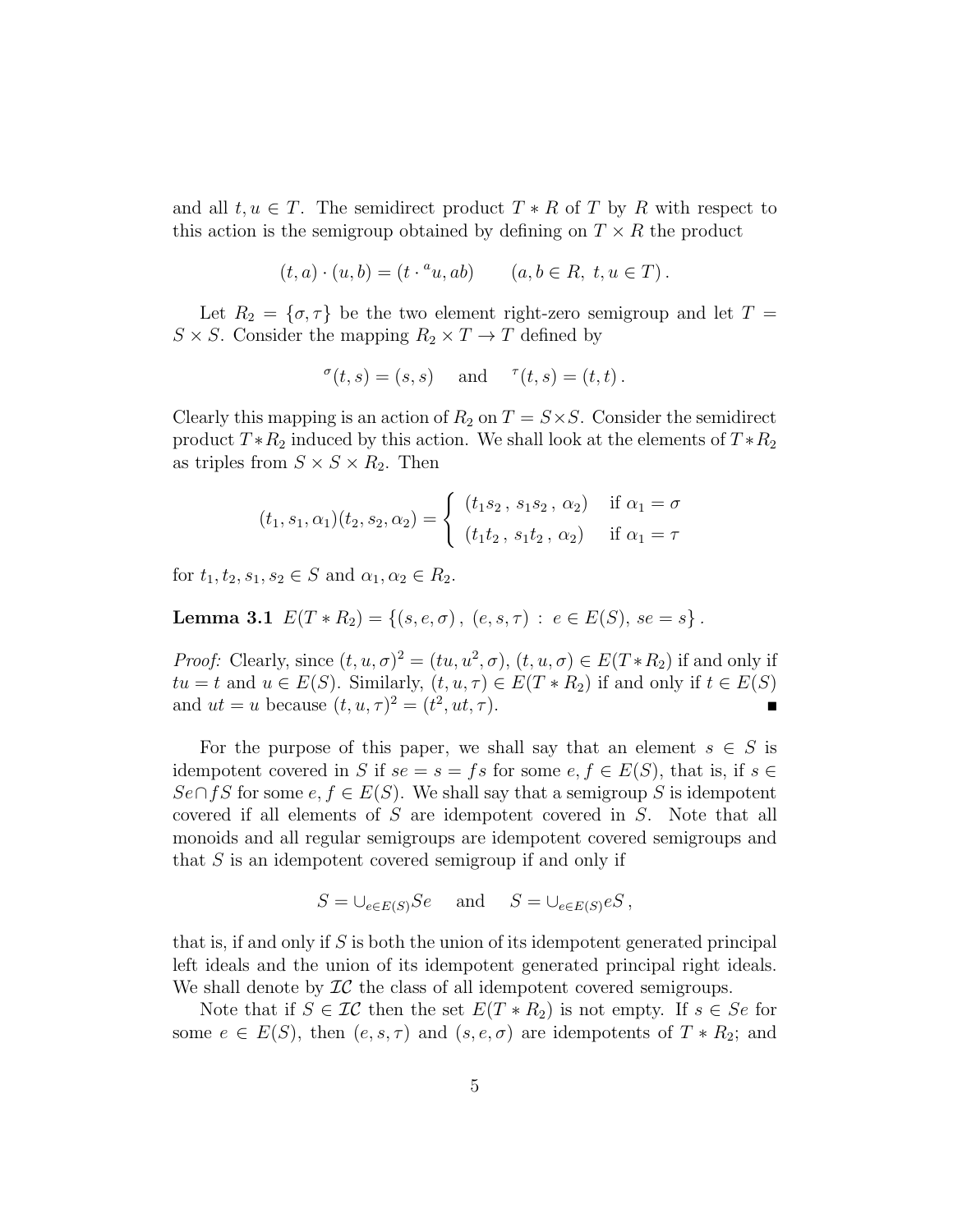every idempotent of  $T * R_2$  is obtained in this manner. Consider now the subset of idempotents

$$
E = \{(s, t, \alpha) \in E(T * R_2) : s \in S^1 t\},\
$$

and let  $T(S) = \langle E \rangle$ .

**Proposition 3.2** *Let*  $S \in \mathcal{IC}$ *. Then:* 

- (i)  $E = \{(s, e, \sigma) : e \in E(S), s e = s\} \cup \{(e, s, \tau) : e \in E(S), e \mathcal{L} s\}.$
- (*ii*)  $T(S) = \{(s, t, \alpha) \in T * R_2 : s \in S^1t\}$  *is a semiband of depth 4 with*  $E(T(S)) = E.$
- (iii) The mapping  $\varphi : S \to T(S)$ ,  $s \to (s, s, \sigma)$  embeds S into  $T(S)$ .

*Proof:* (i). By Lemma [3.1](#page-4-0) the elements of  $\{(s, e, \sigma) : e \in E(S), s e = s\}$  $\{(e, s, \tau) : e \in E(S), e\mathcal{L}s\}$  are idempotents of  $T * R_2$  that clearly belong to E. Further, if  $(a, b, \sigma) \in E \subseteq E(T \ast R_2)$ , then  $b \in E(S)$  and  $ab = a$ . Finally, let  $(a, b, \tau) \in E$ . Then  $a \in S^1b$  and once more by Lemma [3.1,](#page-4-0)  $a \in E(S)$  and  $ba = b$ , whence  $a\mathcal{L}b$ . We have proved (*i*).

(*ii*). It is trivial to verify that  $A = \{(s, t, \alpha) \in T * R_2 : s \in S^1t\}$  is a subsemigroup of  $T * R_2$  containing E, and so it contains  $T(S)$  also. Let  $s, t \in S$  such that  $s \in S^1t$ . Then let  $e, f \in E(S)$  and  $a \in S^1$  such that  $t \in Se \cap fS$  and  $s = at$ . Note that  $(af, f, \sigma)$ ,  $(f, f, \tau)$ ,  $(t, e, \sigma)$  and  $(e, e, \tau)$ are idempotents from E such that

$$
(s,t,\sigma) = (af, f, \sigma)(f, f, \tau)(t,e,\sigma)
$$
 and  $(s,t,\tau) = (s,t,\sigma)(e,e,\tau)$ 

Thus  $(s, t, \sigma)$ ,  $(s, t, \tau) \in T(S)$  and  $T(S) = A$  is a semiband of depth 4. Finally, by the definition of E and since  $T(S) = A$ , it is obvious that  $E(T(S)) = E$ .

(*iii*). The mapping  $\varphi$  is well defined by (*ii*) and it is now obvious that it embeds S into  $T(S)$ .

Note that if S is not idempotent covered, then we can consider  $S^1$  instead of S and embed S into  $T(S^1)$ . Thus we have another proof that every semigroup can be embedded into a semiband.

The following result compares the two semibands  $T(S)$  and  $A(S)$  of depth 4 in which we can embed  $S \in \mathcal{IC}$ .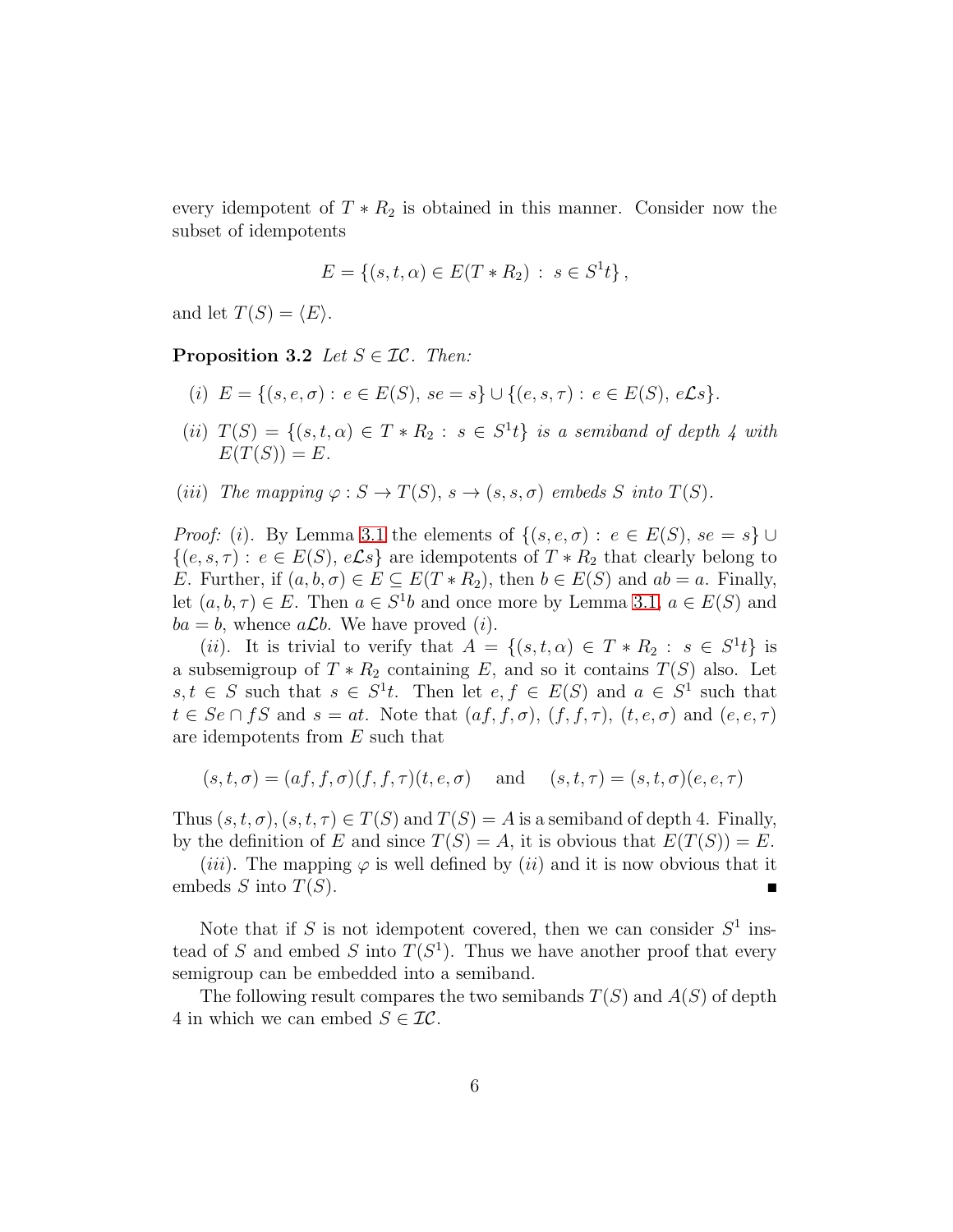Proposition 3.3 T(S) *and* A(S) *are isomorphic for every monoid* S*. If*  $S \in \mathcal{IC}$  *is not a monoid, then*  $T(S)$  *is isomorphic to the subsemigroup*  $A_1 =$  ${\{\overline{h\overline{s}}\rho,\,\overline{h\overline{s}\overline{h}}\rho,\,\overline{r\overline{h}\overline{s}\rho}\rho,\,\overline{r\overline{h}\overline{s}\overline{h}}\rho:\,r,s\in S\}}$  of  $A(S)$ *.* 

*Proof:* Define  $\psi : T(S^1) \to A(S)$  as follows:

$$
(s,t,\sigma)\psi = (\overline{a}\overline{h}\overline{t})\rho
$$
 and  $(s,t,\tau)\psi = (\overline{a}\overline{h}\overline{t}\overline{h})\rho$ ,

where  $a \in S^1$  is such that  $s = at$ . Note that if  $s = bt$  for some  $b \in S^1$ , then  $(\overline{a}\overline{h}\overline{t})\rho = (\overline{b}\overline{h}\overline{t})\rho$  and  $(\overline{a}\overline{h}\overline{t}\overline{h})\rho = (\overline{b}\overline{h}\overline{t}\overline{h})\rho$  by definition of  $\rho$ , and so  $\psi$ is well defined. Further, the description of  $A(S)$  also allows us to conclude immediately that  $\psi$  is a bijection. Finally, to prove that  $\psi$  is an isomorphism we must check that

$$
((s_1, t_1, \alpha_1)(s_2, t_2, \alpha_2))\psi = (s_1, t_1, \alpha_1)\psi \cdot (s_2, t_2, \alpha_2)\psi
$$

for any  $(s_1, t_1, \alpha_1), (s_2, t_2, \alpha_2) \in T(S^1)$ . We have four straightforward cases depending on whether  $\alpha_1$  and  $\alpha_2$  are  $\sigma$  and/or  $\tau$  that we leave to the reader to verify.

We can now conclude that  $T(S)$  and  $A(S)$  are isomorphic if S is a monoid. If  $S \in \mathcal{IC}$  is not a monoid, then  $T(S) = \{(s, t, \alpha) \in T(S^1) : t \in S\}$ . Observe now that for  $t \in S$ ,

$$
(s, t, \sigma)\psi = \begin{cases} (\overline{h}\overline{t})\rho & \text{if } s = t \\ (\overline{r}\overline{h}\overline{t})\rho & \text{if } s \neq t \text{ and } s = rt, \end{cases}
$$

and

$$
(s, t, \tau)\psi = \begin{cases} (\overline{h}\overline{t}\overline{h})\rho & \text{if } s = t \\ (\overline{r}\overline{h}\overline{t}\overline{h})\rho & \text{if } s \neq t \text{ and } s = rt. \end{cases}
$$

So  $(T(S))\psi = A_1$  and  $A_1$  is a subsemigroup of  $A(S)$  isomorphic to  $T(S)$ .

Note that the inverse isomorphism  $\psi^{-1}: A(S) \longrightarrow T(S^1)$  is defined by

$$
((\overline{a}\overline{h}\overline{t})\rho)\psi^{-1} = (at, t, \sigma) \quad \text{and} \quad ((\overline{a}\overline{h}\overline{t}\overline{h})\rho)\psi^{-1} = (at, t, \tau).
$$

We will mention  $\psi^{-1}$  again in the last section of this paper.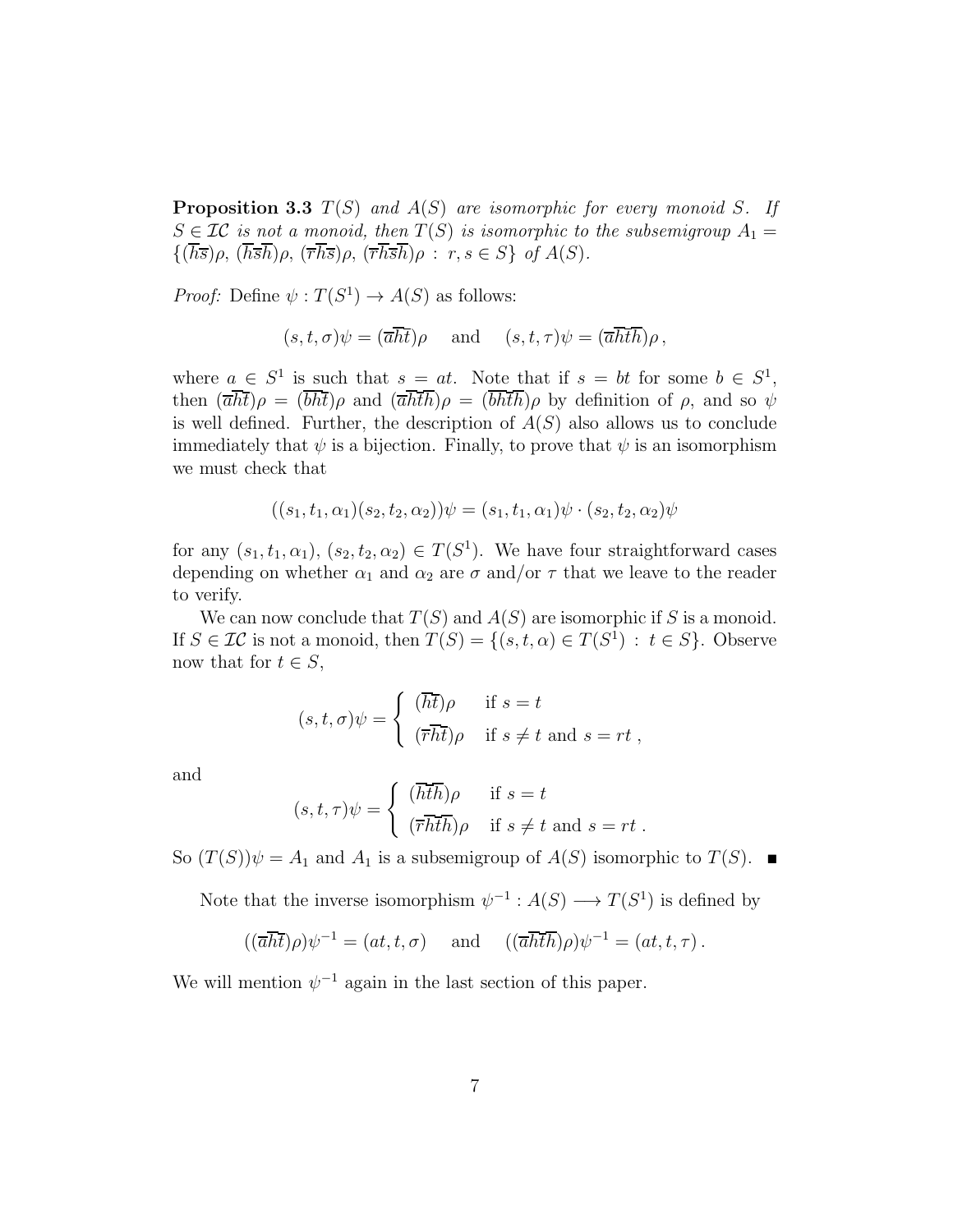#### 4 Properties preserved by  $T(S)$

<span id="page-7-1"></span>In this section we shall see that some properties of  $S \in \mathcal{IC}$  are preserved by  $T(S)$ .

**Proposition 4.1** *A semigroup*  $S \in \mathcal{IC}$  *is finite, periodic or regular if and only if the semiband* T(S) *is respectively finite, periodic or regular.*

*Proof:* The finiteness case is obvious. Let  $s, t \in S$  such that  $s \in S<sup>1</sup>t$ . Since  $\langle (s, t, \sigma) \rangle = \{ (st^{n-1}, t^n, \sigma) : n \ge 1 \},$  we know that  $\langle (s, t, \sigma) \rangle$  is finite if and only if  $\langle t \rangle$  is finite. Similarly, since  $\langle (s, t, \tau) \rangle = \{ (s^n, ts^{n-1}, \tau) : n \ge 1 \}$ , we know that  $\langle (s, t, \tau) \rangle$  is finite if and only if  $\langle s \rangle$  is finite. Thus S is periodic if and only if  $T(S)$  is periodic. For the regularity case, observe that  $tt't = t$  for some  $t' \in S$  if and only if  $(s, t, \alpha)(t', t', \sigma)(s, t, \alpha) = (s, t, \alpha)$  for  $\alpha \in R_2$ ; and so S is regular if and only if  $T(S)$  is regular.

<span id="page-7-0"></span>The next lemma will be useful to characterize the Green's relations on  $T(S)$ .

**Lemma 4.2** *Let*  $S \in \mathcal{IC}$  *and let*  $(s, t, \alpha)$ ,  $(u, v, \beta) \in T(S)$  *such that*  $u = av$ *for some*  $a \in S^1$ *.* 

- (i)  $(s, t, \tau) \mathcal{R}(s, t, \sigma)$ .
- (*ii*) *If*  $(s, t, \alpha) \mathcal{L} (u, v, \beta)$ *, then*  $\alpha = \beta$ *.*
- (iii)  $(s, t, \tau) \mathcal{L}(u, v, \tau)$  *if and only if*  $(s, t, \sigma) \mathcal{L}(u, v, \sigma)$ *.*
- (iv)  $(s, t, \sigma) \mathcal{L}(u, v, \sigma)$  *if and only if there exist*  $(a, b, \sigma)$ ,  $(c, d, \sigma) \in T(S)$ *such that*  $(u, v, \sigma) = (a, b, \sigma)(s, t, \sigma)$  *and*  $(s, t, \sigma) = (c, d, \sigma)(u, v, \sigma)$ *.*

*Proof:* The proof of (i) is trivial since if  $e \in E(S)$  is such that  $te = t$ , then  $(s, t, \tau)(e, e, \sigma) = (s, t, \sigma)$  and  $(s, t, \sigma)(e, e, \tau) = (s, t, \tau)$ . Statement *(ii)* is also obvious since  $(a, b, \gamma)(s, t, \alpha) = (u, v, \beta)$  only occurs if  $\alpha = \beta$ . Statement (*iii*) follows from the fact that  $(a, b, \alpha)(a_1, b_1, \tau) = (a_2, b_2, \tau)$  if and only if  $(a, b, \alpha)(a_1, b_1, \sigma) = (a_2, b_2, \sigma)$ . Finally, the statement *(iv)* holds true since  $(a, b, \tau)(c, d, \alpha) = (ac_1, bc_1, \sigma)(c, d, \alpha)$  for  $c = c_1 d$  in  $S^1$ .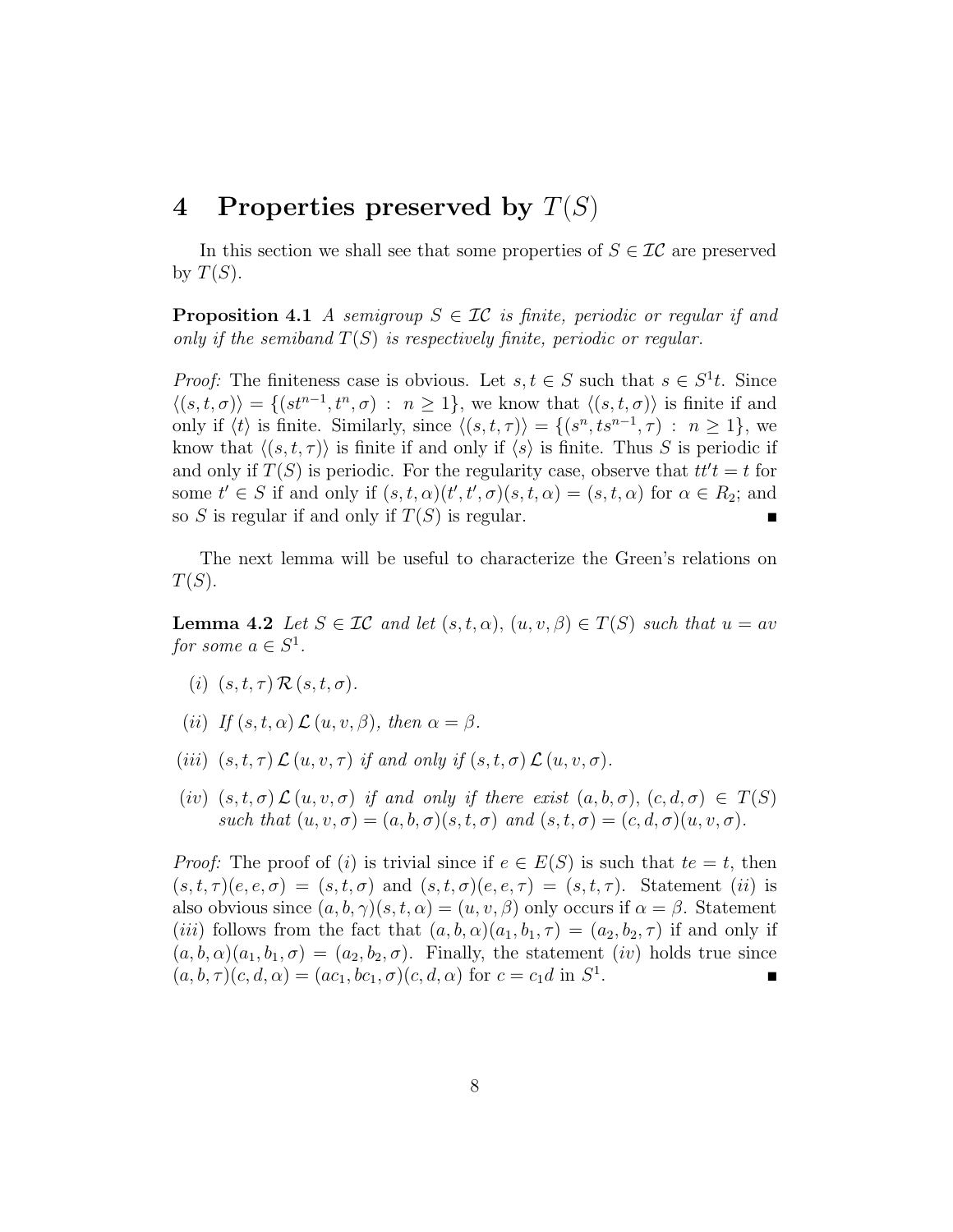The natural partial order  $\leq$  on a semigroup S is defined by

$$
s \leq t
$$
 if and only if  $s = at = tb = sb$  for some  $a, b \in S$ .

This natural partial order was introduced by Mitsch [\[13\]](#page-21-5) for any semigroup and it generalizes the more usual natural partial order for regular semigroups introduced independently by Hartwig [\[5\]](#page-20-6) and Nambooripad [\[14\]](#page-21-6). The next result describes the natural partial order and the Green's relations on  $T(S)$ . We shall use the notation  $a(s,t)$  to represent the pair  $(as, at)$  for  $a \in S^1$  and  $(s, t) \in S \times S$ .

<span id="page-8-0"></span>**Proposition 4.3** *Let*  $S \in \mathcal{IC}$  *and*  $(s, t, \alpha)$ ,  $(u, v, \beta) \in T(S)$ *.* 

- (i)  $(s, t, \alpha) \mathcal{R}(u, v, \beta)$  *if and only if*  $t \mathcal{R}v$  *and*  $(s, u) = a(t, v)$  *for some*  $a \in$ S 1 *.*
- (*ii*)  $(s, t, \alpha) \mathcal{L}(u, v, \beta)$  *if and only if*  $\alpha = \beta$  *and*  $tLv$ .
- (iii)  $(s, t, \alpha)$  H  $(u, v, \beta)$  *if and only if*  $\alpha = \beta$ *, tHv and*  $(s, u) = a(t, v)$  *for* some  $a \in S^1$ .
- (*iv*)  $(s, t, \alpha) \mathcal{D}(u, v, \beta)$  *if and only if*  $t\mathcal{D}v$ .
- (v)  $(s, t, \alpha)$   $\mathcal{J}(u, v, \beta)$  *if and only if*  $t \mathcal{J} v$ *.*
- (vi)  $(s, t, \alpha) \leq (u, v, \beta)$  *if and only if*  $\alpha = \beta$ ,  $t \leq v$  *and*  $(s, u) = a(t, v)$  *for* some  $a \in S^1$ .

*Proof:* (i). Assume  $(s, t, \alpha) \mathcal{R}(u, v, \beta)$ . Then  $(s, t, \sigma) \mathcal{R}(u, v, \sigma)$  by Lemma [4.2.](#page-7-0)(*i*) and there exist  $(u_1, v_1, \sigma), (s_1, t_1, \sigma) \in T(S)$  such that

$$
(u, v, \sigma) = (s, t, \sigma)(u_1, v_1, \sigma) = (sv_1, tv_1, \sigma)
$$

and

$$
(s, t, \sigma) = (u, v, \sigma)(s_1, t_1, \sigma) = (ut_1, vt_1, \sigma).
$$

Thus  $v\mathcal{R}t$ . If  $a \in S^1$  is such that  $s = at$ , then  $u = sv_1 = atv_1 = av$ .

Assume now that  $t\mathcal{L}v$  and  $(s, u) = a(t, v)$  for some  $a \in S^1$ . Let  $v_1, t_1 \in S^1$ such that  $t = vt_1$  and  $v = tv_1$ . Then

$$
(s, t, \sigma)(v_1, v_1, \sigma) = (sv_1, tv_1, \sigma) = (atv_1, tv_1, \sigma) = (av, v, \sigma) = (u, v, \sigma)
$$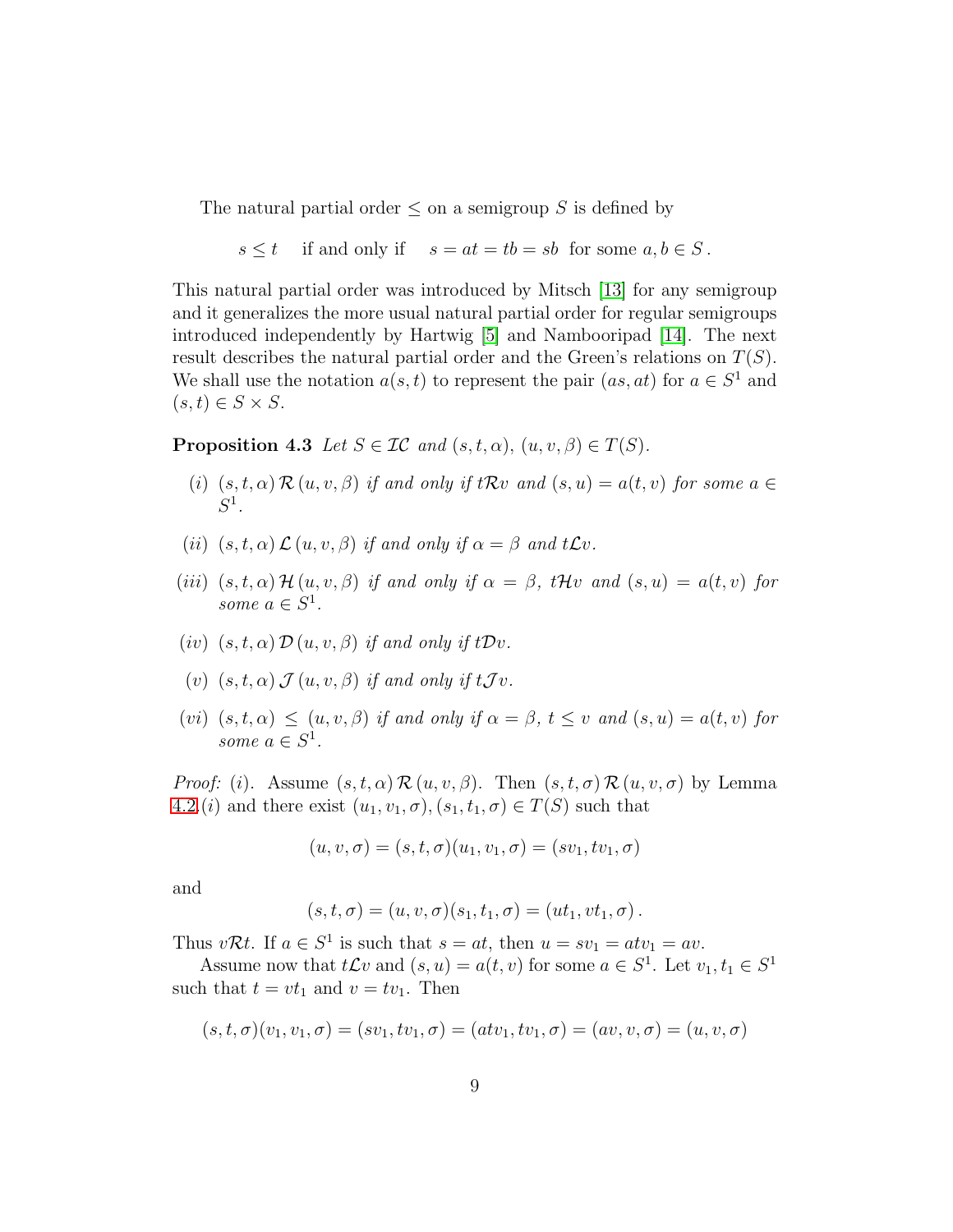and

$$
(u, v, \sigma)(t_1, t_1, \sigma) = (ut_1, vt_1, \sigma) = (avt_1, vt_1, \sigma) = (at, t, \sigma) = (s, t, \sigma).
$$

Again by Lemma [4.2.](#page-7-0)(*i*) we conclude that  $(s, t, \alpha) \mathcal{R}(u, v, \beta)$ .

(ii). Assume  $(s, t, \alpha) \mathcal{L}(u, v, \beta)$ . Then  $\alpha = \beta$  and  $(s, t, \sigma) \mathcal{L}(u, v, \sigma)$  by (*ii*) and (*iii*) of Lemma [4.2,](#page-7-0) and by (*iv*) of the same lemma there exist  $(u_1, v_1, \sigma), (s_1, t_1, \sigma) \in T(S)$  such that

$$
(u, v, \sigma) = (u_1, v_1, \sigma)(s, t, \sigma) = (u_1t, v_1t, \sigma)
$$

and

$$
(s,t,\sigma) = (s_1,t_1,\sigma)(u,v,\sigma) = (s_1v,t_1v,\sigma).
$$

Thus  $tLv$ .

Assume now that  $\alpha = \beta$  and  $tLv$ . Let  $a, b, s_1, u_1 \in S^1$  such that  $v = at$ ,  $t = bv$ ,  $s = s_1t$  and  $u = u_1v$ . Then

$$
(u_1a, a, \sigma)(s, t, \sigma) = (u_1at, at, \sigma) = (u, v, \sigma)
$$

and

$$
(s_1b, b, \sigma)(u, v, \sigma) = (s_1bv, bv, \sigma) = (s, t, \sigma),
$$

and by Lemma [4.2.](#page-7-0)(*ii*) and (*iii*) we conclude that  $(s, t, \alpha) \mathcal{L}(u, v, \beta)$ .

(*iii*). The statement (*iii*) follows now from (*i*) and (*ii*).

(iv). Assume  $(s, t, \alpha) \mathcal{D}(u, v, \beta)$  and let  $(s_1, t_1, \alpha_1) \in T(S)$  such that

$$
(s,t,\alpha) \mathcal{R}(s_1,t_1,\alpha_1) \mathcal{L}(u,v,\beta).
$$

By (*i*) and (*ii*) we must have  $t\mathcal{R}t_1\mathcal{L}v$ , and so  $t\mathcal{D}v$ .

Conversely, assume  $tDv$  and let  $t_1 \in S$  such that  $tRt_1Lv$ . Let  $s = at$ for some  $a \in S^1$ . Observe now that  $(s, t, \alpha) \mathcal{R}(at_1, t_1, \beta)$  by (*i*), and that  $(at_1, t_1, \beta) \mathcal{L}(u, v, \beta)$  by (ii). Hence  $(s, t, \alpha) \mathcal{D}(u, v, \beta)$ .

(v). By (iv) it is enough to show that  $(t, t, \sigma)$   $\mathcal{J}(v, v, \sigma)$  if and only if  $tJv$ . But this is obvious since  $a = bc$  for  $a, b, c \in S$  if and only if  $(a, a, \sigma) =$  $(b, b, \sigma)(c, c, \sigma).$ 

(*vi*). Assume  $(s, t, \alpha) \leq (u, v, \beta)$  and let  $(a, b, \gamma)$ ,  $(c, d, \delta) \in T(S)$  such that

$$
(s,t,\alpha)=(a,b,\gamma)(u,v,\beta)=(u,v,\beta)(c,d,\delta)=(s,t,\alpha)(c,d,\delta).
$$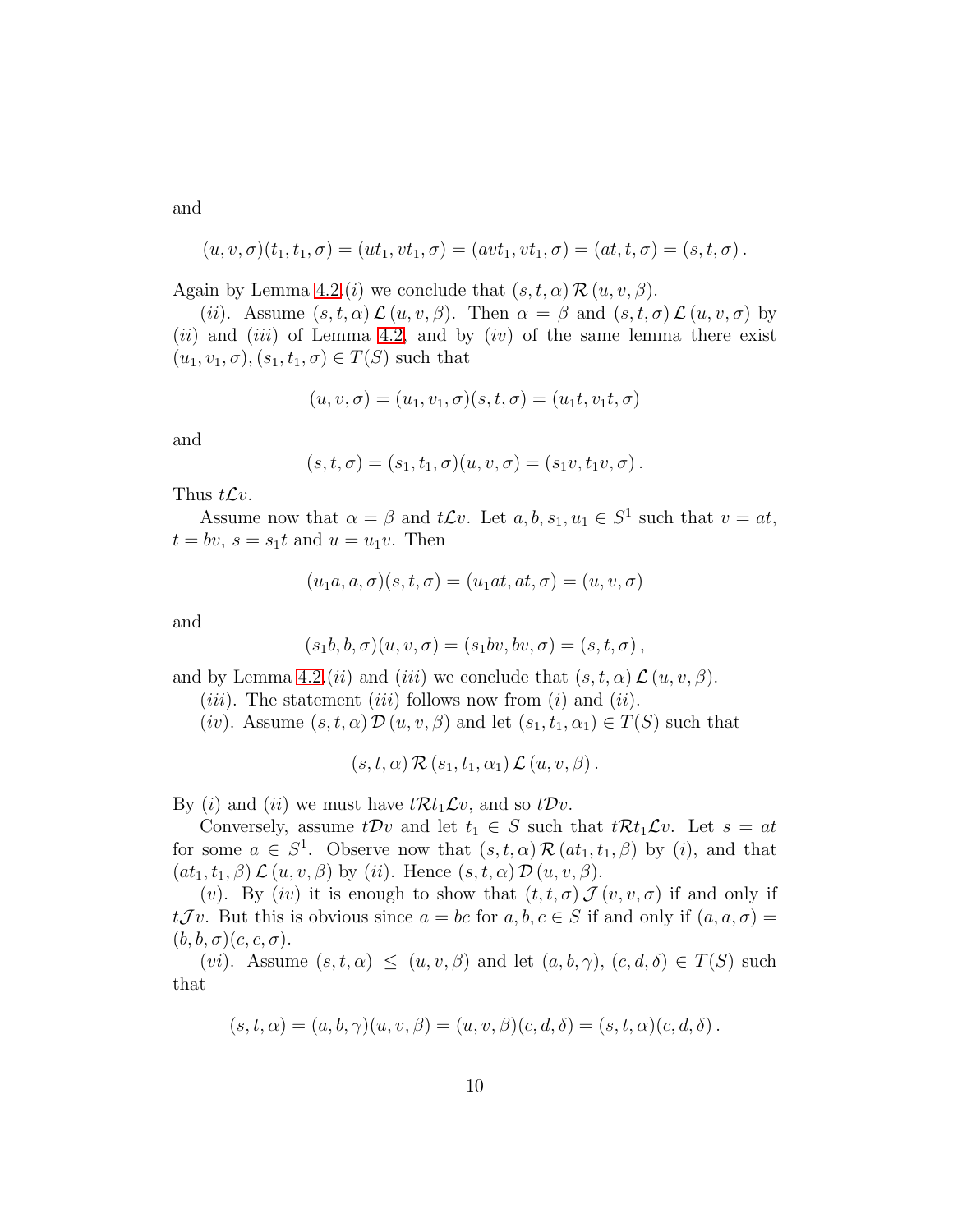Then  $\alpha = \beta = \delta$ . We shall assume that  $\alpha = \sigma$  and prove only this case since the case  $\alpha = \tau$  is shown similarly. Then  $t = v d = t d$  and  $s = u d = s d$ . Let  $u_1 \in S^1$  such that  $u = u_1v$ . Then  $s = ud = u_1vd = u_1t$  and  $(s, u) = u_1(t, v)$ . If  $\gamma = \sigma$ , then  $t = bv$  and  $t \leq v$ . If  $\gamma = \tau$ , then  $t = bu = bu_1v$  and  $t \leq v$ again. We have shown the direct implication.

Assume now that  $\alpha = \beta$ ,  $t \le v$  and  $(s, u) = a(t, v)$ , and let  $b, c \in S^1$  such that  $t = bv = vc = tc$ . Once again we have two cases to consider,  $\alpha = \sigma$  and  $\alpha = \tau$ , but since they are similar we shall prove only one. Thus assume that  $\alpha = \sigma$ . Then

$$
(ab, b, \sigma)(u, v, \sigma) = (abv, bv, \sigma) = (at, t, \sigma) = (s, t, \sigma),
$$
  

$$
(u, v, \sigma)(c, c, \sigma) = (uc, vc, \sigma) = (avc, vc, \sigma) = (at, t, \sigma) = (s, t, \sigma),
$$
  

$$
(s, t, \sigma)(c, c, \sigma) = (sc, tc, \sigma) = (at, tc, \sigma) = (at, t, \sigma) = (s, t, \sigma),
$$

and  $(s, t, \sigma) \leq (u, v, \sigma)$ .

<span id="page-10-0"></span>The description of the Green's relations given by the previous result allows us to immediately conclude the following:

**Corollary 4.4** Let  $S \in \mathcal{IC}$  and let  $\varphi$  be the embedding of S into  $T(S)$  con*sidered earlier.* The restriction to  $S\varphi$  of a Green's relation on  $T(S)$  gives *us precisely the corresponding Green's relation on*  $S\varphi$ *; in other words, if*  $\mathcal{K} \in \{H, \mathcal{R}, \mathcal{L}, \mathcal{D}, \mathcal{J}\}$  and  $a \in S_{\varphi}$ , then

$$
K_a^{T(S)} \cap S\varphi = K_a^{S\varphi} \, .
$$

Further,  $H_a^{T(S)} = H_a^{S\varphi}$  and each J-class [D-class] of  $T(S)$  contains exactly *one*  $\mathcal{J}$ *-class*  $[\mathcal{D}$ *-class* $]$  *of*  $S\varphi$ *.* 

The local submonoids of a semigroup S are the subsemigroups  $eSe$  of S with  $e \in E(S)$ . In the next result we show that each maximal subgroup and each local submonoid of  $S \in \mathcal{IC}$  is respectively isomorphic to some maximal subgroup and some local submonoid of  $T(S)$ , and vice-versa.

**Proposition 4.5** *Let*  $S \in \mathcal{IC}$  *and*  $e = (s, t, \alpha) \in E(T(S))$ *.* 

(*i*) *If*  $\alpha = \sigma$ , then  $\psi : H_e \longrightarrow H_t$ ,  $(s_1, t_1, \sigma) \longmapsto t_1$  *is an isomorphism from the (maximal) subgroup*  $H_e$  *of*  $T(S)$  *onto the (maximal) subgroup*  $H_t$  *of* S; if  $\alpha = \tau$ , then  $\psi : H_e \longrightarrow H_s$ ,  $(s_1, t_1, \tau) \longmapsto s_1$  *is an isomorphism from the (maximal) subgroup* H<sup>e</sup> *of* T(S) *onto the (maximal) subgroup*  $H_s$  of S.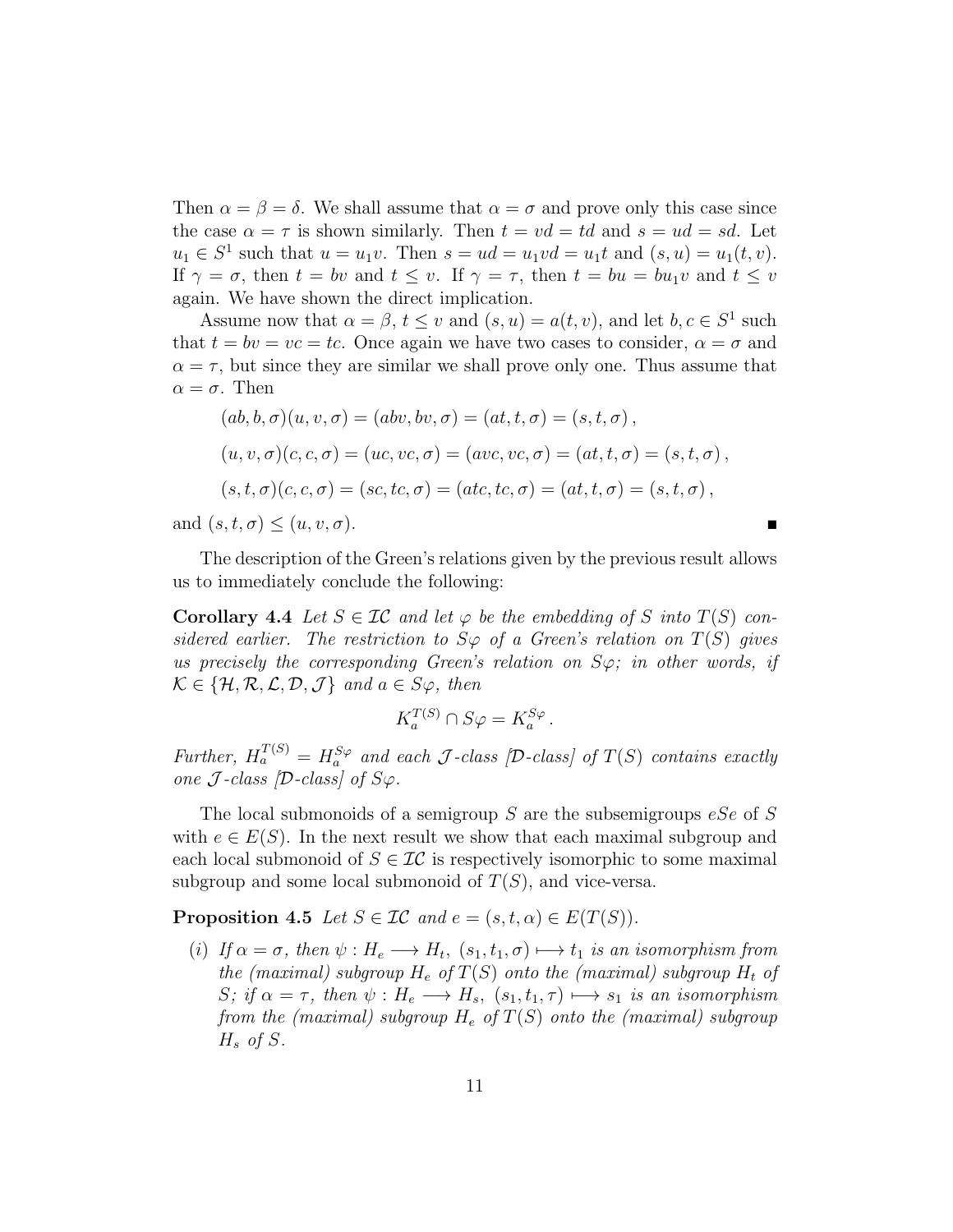(*ii*) *If*  $\alpha = \sigma$ , then  $\chi : e \cdot T(S) e \longrightarrow tSt$ ,  $(s_1, t_1, \sigma) \longmapsto t_1$  *is an isomorphism from the local submonoid*  $e T(S) e$  *of*  $T(S)$  *onto the local submonoid* tSt of S; if  $\alpha = \tau$ , then  $\chi : e \cdot T(S) e \longrightarrow sS_s$ ,  $(s_1, t_1, \tau) \longmapsto s_1$  is an *isomorphism from the local submonoid*  $e T(S) e$  *of*  $T(S)$  *onto the local submonoid* sSs *of* S*.*

*Proof:* (i). If  $\alpha = \sigma$ , then  $t \in E(S)$  and by Proposition [4.3.](#page-8-0)(iii),

$$
H_e = \{(s_1, t_1, \sigma) : t_1 \mathcal{H} t \text{ and } (s, s_1) = a(t, t_1) \text{ for some } a \in S^1\}.
$$

It is now evident that  $\psi$  is a well-defined surjective homomorphism. If  $at =$  $bt = s$  for some  $a, b \in S^1$ , then  $at_1 = bt_1$  and so  $\psi$  is also injective.

If  $\alpha = \tau$ , then  $s \in E(S)$  and  $t\mathcal{L}s$ . Let  $g = (s_1, t_1, \beta) \in T(S)$ . Then  $g\mathcal{H}e$  if and only if  $\beta = \tau$ ,  $t_1\mathcal{H}t$  and  $(s, s_1) = a(t, t_1)$  for some  $a \in S$ . Since  $s\mathcal{L}t$ , the conditions  $t_1\mathcal{H}t$  and  $(s, s_1) = a(t, t_1)$  are equivalent to the conditions  $s_1\mathcal{H}s$ and  $(t, t_1) = b(s, s_1)$  for some  $b \in S^1$ . Thus

$$
H_e = \{(s_1, t_1, \sigma) : s_1 \mathcal{H} s \text{ and } (t, t_1) = b(s, s_1) \text{ for some } b \in S^1\}.
$$

The proof now follows similarly to the case  $\alpha = \sigma$ .

(*ii*). If  $\alpha = \sigma$ , then  $t \in E(S)$  and

$$
eT(S)e = \{(sut, tut, \sigma), (sus, tus, \sigma) : u \in S\} = \{(av, v, \sigma) : v \in tSt\}
$$

for  $a \in S^1$  such that  $s = at$ . If  $\alpha = \tau$ , then  $s \in E(S)$  and  $s\mathcal{L}t$ . Let  $b \in S^1$ such that  $t = bs$ . Then

$$
eT(S)e = \{(sut, tut, \tau), (sus, tus, \tau) : u \in S\} = \{(v, bv, \tau) : v \in sSs\}.
$$

It is now trivial to check that for either  $\alpha = \sigma$  or  $\alpha = \tau$ , the mapping  $\chi$  is an isomorphism.

<span id="page-11-0"></span>Since the subgroups and the local submonoids of  $S \in \mathcal{IC}$  and  $T(S)$  are isomorphic by the previous result, we now have:

**Corollary 4.6** *Let*  $S \in \mathcal{IC}$  *and let*  $P$  *be any group property and*  $Q$  *be any semigroup property.*

(i) *The (maximal) subgroups of* S *have property* P *if and only if the (maximal)* subgroups of  $T(S)$  have property  $P$ .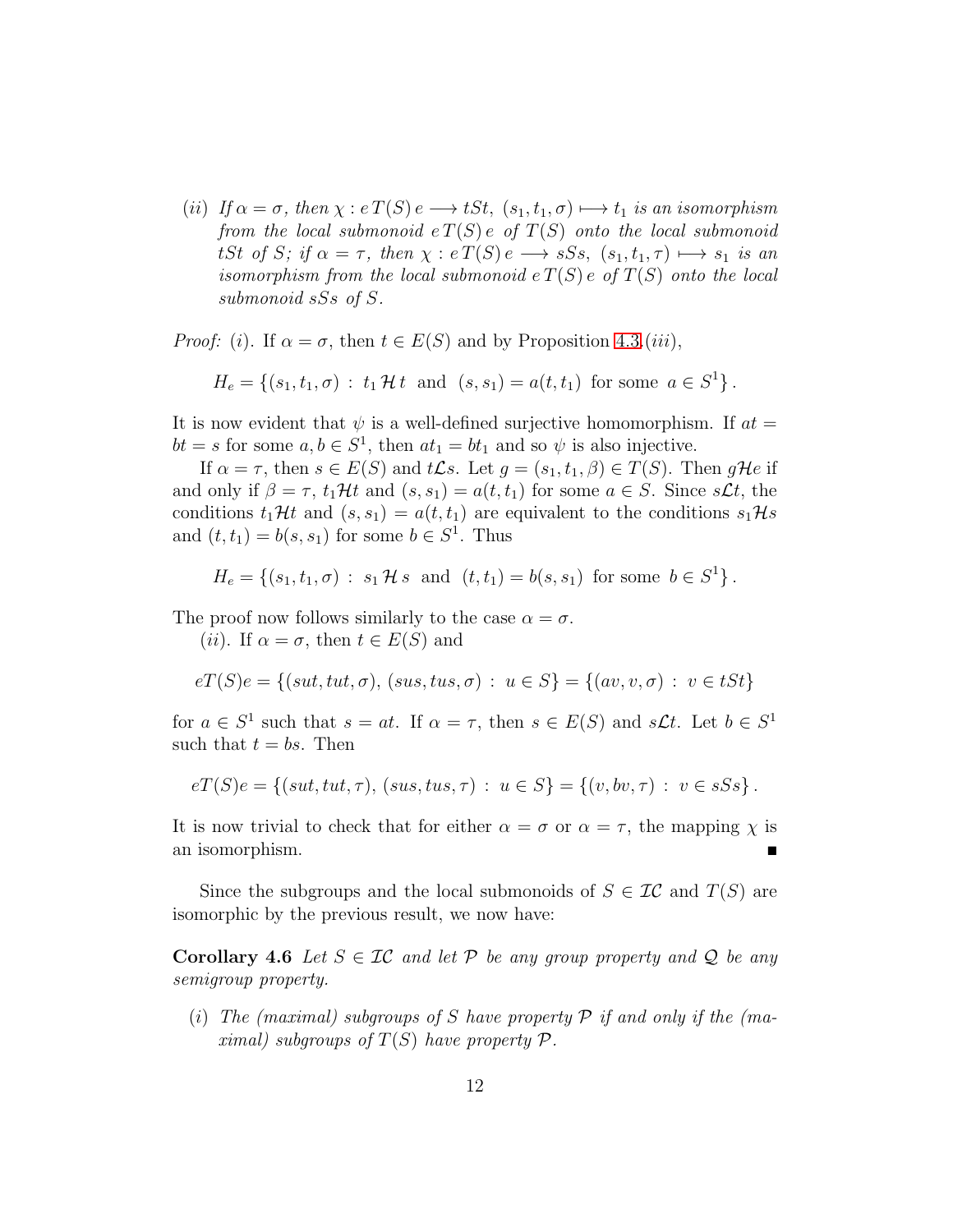(ii) *The local submonoids of* S *have property* Q *if and only if the local submonoids of*  $T(S)$  *have property*  $Q$ *.* 

An e-variety of regular semigroups [\[4,](#page-20-7) [11\]](#page-21-7) is a class of these semigroups closed for homomorphic images, regular subsemigroups and direct products. We know that the local submonoids of a regular semigroup are regular too. Thus, if  $V$  is an e-variety of regular semigroup, we can define the class  $LV$  of all regular semigroups whose local submonoids belong to  $V$ . It is well known that  $\bf{LV}$  is again an e-variety of regular semigroups, and we call locally  $\bf{V}$ the semigroups from LV. Corollary  $4.6$ . (*ii*) now implies the next result.

<span id="page-12-0"></span>Corollary 4.7 *Let* V *be an e-variety of regular semigroups. Then*  $S \in \mathbb{I}$ V *if and only if*  $T(S) \in \mathbf{LV}$ .

In particular, we can conclude that  $S$  is a completely simple semigroup (locally a group) if and only if  $T(S)$  is a completely simple semigroup; S is a combinatorial strict semigroup (locally a semilattice) if and only if  $T(S)$  is a combinatorial strict semigroup;  $S$  is a strict semigroup (locally a semilattice of groups) if and only if  $T(S)$  is a strict semigroup; and S is a locally inverse semigroup (locally an inverse semigroup) if and only if  $T(S)$  is a locally inverse semigroup.

The Corollary [4.7](#page-12-0) cannot be obtained directly from the previously known constructions of an embedding of a semigroup S into a semiband  $B(S)$  since those constructions usually assume that  $S$  is a monoid. For example, the usual conclusions were that  $B(S)$  is completely simple if and only if S is a group, or that  $B(S)$  is locally inverse if and only if S is inverse. However, for some of those constructions, we can obtain Corollary [4.7](#page-12-0) if we consider instead a subsemiband  $B^*(S)$  of  $B(S^1)$  and embed the semigroup S into  $B^*(S)$ .

A semigroup S is simple [bisimple] if it has only one  $\mathcal J$ -class [D-class]. A semigroup S with element 0 is 0-simple [0-bisimple] if  $\{0\}$  and  $S \setminus \{0\}$ are the only J-classes  $[D$ -classes of S and S is not a null semigroup, that is,  $S^2 \neq \{0\}$ . A non-zero idempotent  $e \in E(S)$  is called primitive if for all  $f \in E(S)$ ,

$$
ef = fe = f \neq 0 \implies e = f.
$$

It is well known that a 0-simple [simple] semigroup has a primitive idempotent if and only if all non-zero idempotents are primitive. A completely 0-simple [completely simple] semigroup is a 0-simple [simple] semigroup with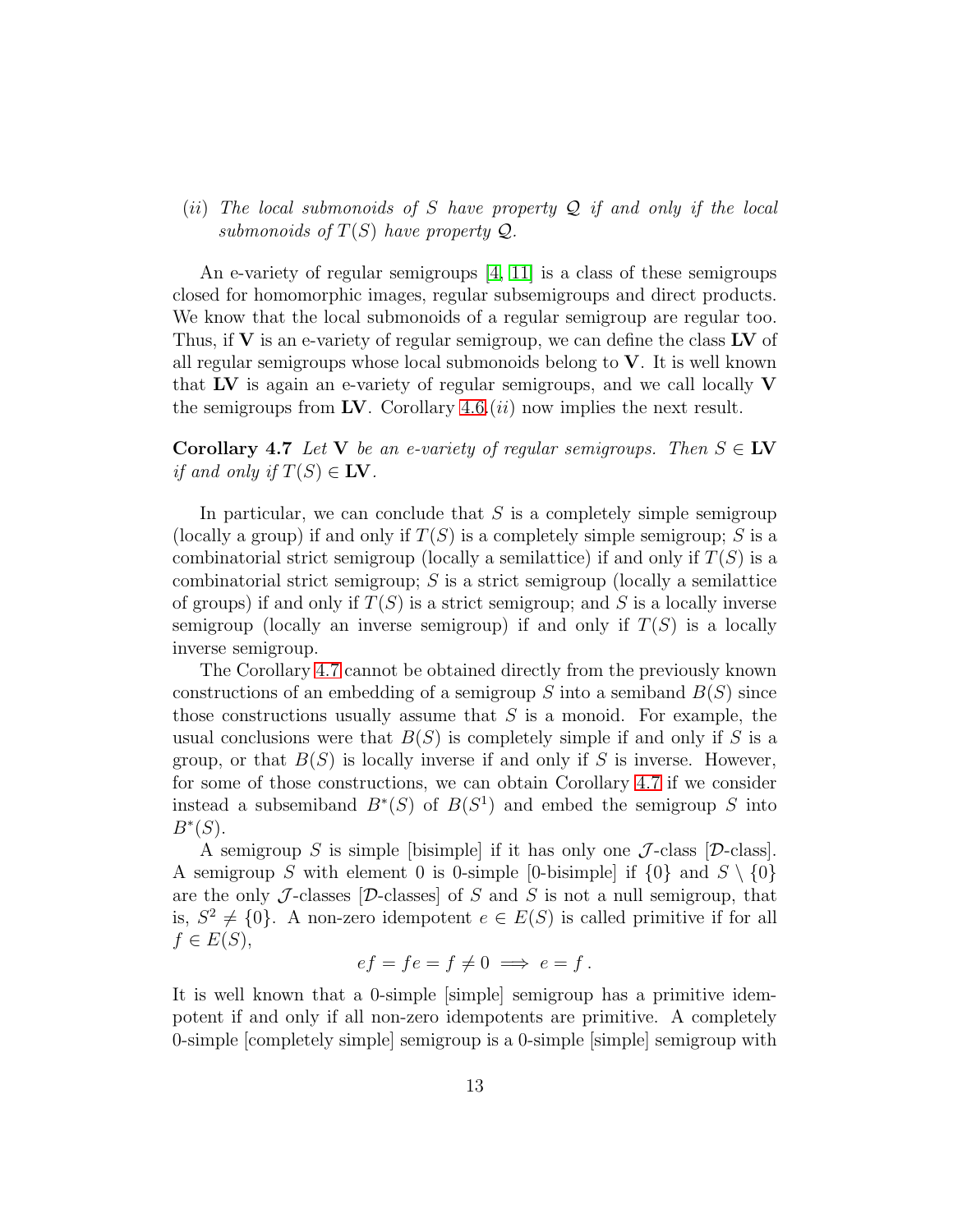a primitive idempotent. Note that we have used above that a completely simple semigroup is a regular semigroup whose local submonoids are groups. It is well known that the two definitions are equivalent.

Let S be a semigroup and  $a \in S$ . Let  $J(a)$  be the principal ideal generated by a and  $J_a$  the J-class of a. Then  $I(a) = J(a) \setminus J_a$  is an ideal of  $J(a)$  and  $J(a)/I(a) \cong J_a \cup \{0\}$  is either a 0-simple semigroup or a null semigroup. Note further that  $J(a)/I(a)$  is 0-simple if and only if there exist  $b, c \in J_a$  such that  $bc \in J_a$ . The semigroups  $J(a)/I(a)$  are called the principal factors of S, and S is called semisimple if all its principal factors are 0-simple semigroups. Further, if all principal factors of S are completely 0-simple semigroups, then we say that  $S$  is completely semisimple.

<span id="page-13-0"></span>We need one more definition for the next result. A semigroup  $S$  is [left, right] cryptic if the Green's  $H$ -relation is a [left, right] congruence on S.

#### Proposition 4.8 *Let* P *be one of the following properties: simple, bisimple, completely simple, semisimple, completely semisimple and [left, right] cryptic. Then*  $S \in \mathcal{IC}$  *has property*  $P$  *if and only if*  $T(S)$  *has property*  $P$ *.*

*Proof:* The bisimple and simple cases follow respectively from Proposition  $4.3.(iv)$  $4.3.(iv)$  and  $(v)$ , and the completely simple case follows from Corollary [4.7.](#page-12-0) Since each J-class of  $T(S)$  contains exactly one J-class of  $S\varphi$  (Corollary [4.4\)](#page-10-0), if S is semisimple (and so  $S\varphi$  is semisimple), then  $T(S)$  is semisimple. Let J be a J-class of S and let  $J_1$  be the J-class of  $T(S)$  containing  $J\varphi$ . If  $T(S)$  is semisimple, then there exist  $(s_i, t_i, \alpha_i) \in J_1$  for  $i = 1, 2$  such that  $(s_1, t_1, \alpha_1)(s_2, t_2, \alpha_2) \in J_1$ . Thus  $t_1, t_2 \in J$ . If  $\alpha_1 = \sigma$ , then  $t_1 t_2 \in J$ . If  $\alpha_1 = \tau$ , then  $t_1 s_2 \in J$ ; but since  $s_2 \in S^1 t_2$ , we must have also  $s_2 \in J$ . We conclude that if  $T(S)$  is semisimple, then S is semisimple too. We have shown the semisimple case.

For the completely semisimple case, we already know that  $S \in \mathcal{IC}$  is semisimple if and only if  $T(S)$  is semisimple. Let  $e \in E(S)$ . Observe that  $(s, t, \alpha)(e, e, \sigma) = (s, t, \alpha)$  implies  $\alpha = \sigma$ , and that  $(e, e, \sigma)(s, t, \alpha) = (s, t, \alpha)$ implies  $s = t$ . It is now trivial to check that e is a primitive idempotent of a principal factor of S if and only if  $(e, e, \sigma)$  is a primitive idempotent of the corresponding principal factor of  $T(S)$ . Hence, S is completely semisimple if and only if  $T(S)$  is completely semisimple.

If  $T(S)$  is [left, right] cryptic, then S is [left, right] cryptic since

$$
\mathcal{H}^{T(S)} \cap S\varphi = \mathcal{H}^{S\varphi}
$$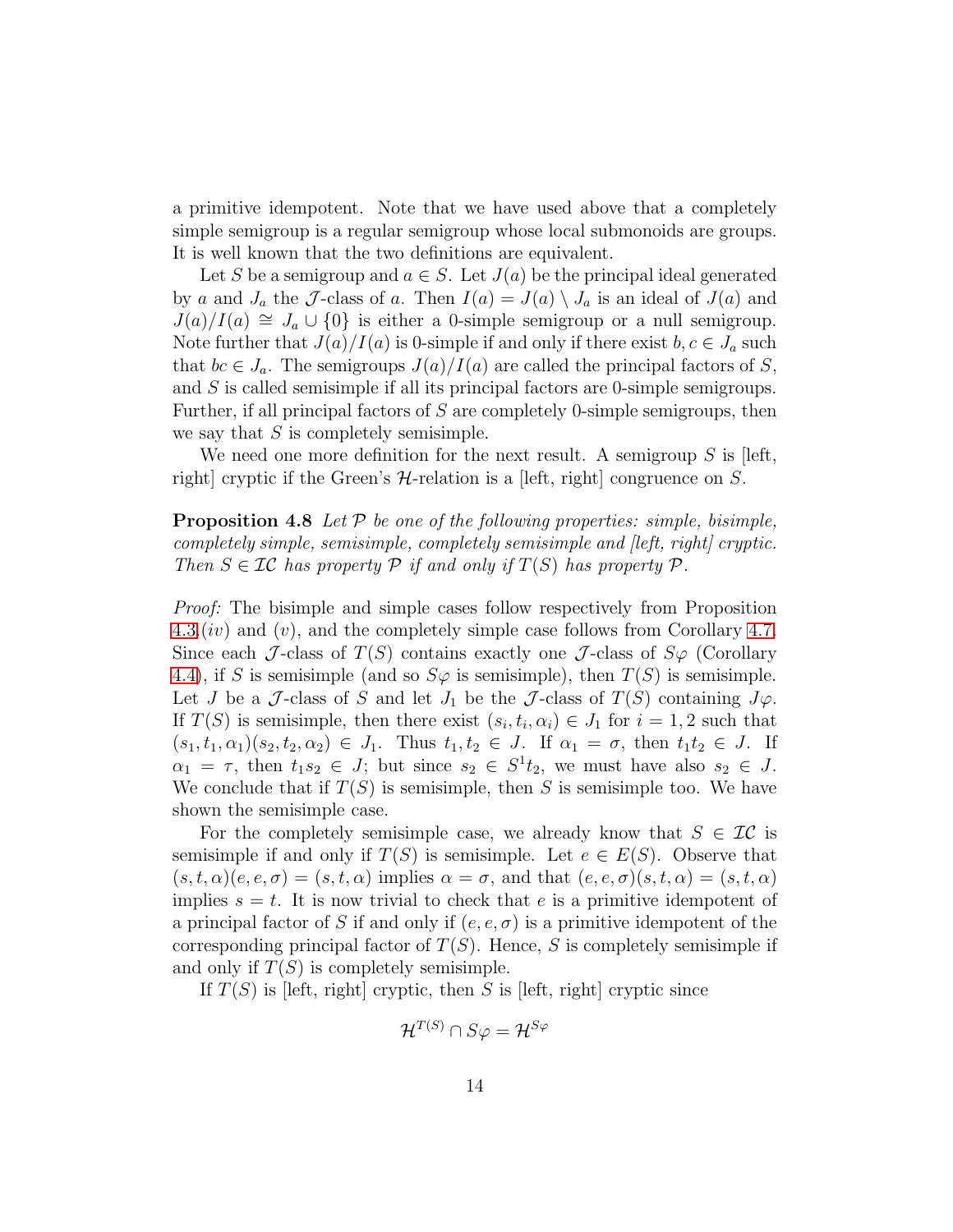and S is isomorphic to  $S\varphi$ . Consider now  $(s, t, \alpha), (u, v, \beta), (p, q, \gamma) \in T(S)$ such that  $(s, t, \alpha)$  H  $(u, v, \beta)$ . Then  $\alpha = \beta$ ,  $t$ Hv and  $(s, u) = a(t, v)$ . If S is left cryptic, then

$$
(p,q,\gamma)(s,t,\alpha) \mathcal{H}(p,q,\gamma)(u,v,\beta)
$$

since  $(p, q, \gamma)(s, t, \alpha) = (p_1t, q_1t, \alpha)$  and  $(p, q, \gamma)(u, v, \beta) = (p_1v, q_1v, \alpha)$  for  $(p_1, q_1) = (p, q)$  (if  $\gamma = \sigma$ ) or  $(p_1, q_1) = (pa, qa)$  (if  $\gamma = \tau$ ). Hence,  $T(S)$  is left cryptic if S is left cryptic. If S is right cryptic, then  $trHvr$  for any  $r \in S$ , and so

$$
(s,t,\alpha)(p,q,\gamma) \mathcal{H}(u,v,\beta)(p,q,\gamma)
$$

since  $(s, t, \alpha)(p, q, \gamma) = (sr, tr, \gamma)$  and  $(u, v, \beta)(p, q, \gamma) = (ur, vr, \gamma)$  for  $r = p$ (if  $\alpha = \tau$ ) or  $r = q$  (if  $\alpha = \sigma$ ). Hence,  $T(S)$  is right cryptic if S is right cryptic. We have shown that  $S \in \mathcal{IC}$  is [left, right] cryptic if and only if  $T(S)$ is [left, right] cryptic.

Let  $S \in \mathcal{IC}$  be a semigroup with 0. Then  $\overline{0} = \{(0,0,\sigma), (0,0,\tau)\}\$ is the kernel of  $T(S)$ , that is, the minimal ideal of  $T(S)$ . Let  $T^*(S) = T(S)/\overline{0}$ . Clearly  $T^*(S)$  is a semiband with 0 and the mapping  $\varphi^* : S \longrightarrow T^*(S)$ defined by

$$
s\varphi^* = \begin{cases} s\varphi & \text{if } s \neq 0 \\ \overline{0} & \text{if } s = 0 \end{cases}
$$

<span id="page-14-0"></span>embeds  $S$  into  $T^*(S)$ .

**Proposition 4.9** Let  $S \in \mathcal{IC}$  be a semigroup with 0 element. Then S is 0simple, 0-bisimple or completely 0-simple if and only if  $T^*(S)$  is respectively *0-simple, 0-bisimple or completely 0-simple.*

*Proof:* If S is 0-simple, then  $\overline{0}$  and  $T(S) \setminus \overline{0}$  are the only J-classes of  $T(S)$ by Proposition [4.3.](#page-8-0) $(v)$ , and so  $T^*(S)$  is a principal factor of  $T(S)$ . By Propo-sition [4.8](#page-13-0) the semiband  $T(S)$  is semisimple (S is semisimple), whence  $T^*(S)$ is a 0-simple semigroup. If  $T^*(S)$  is 0-simple, then S has only two J-classes, namely  $\{0\}$  and  $S \setminus \{0\}$ , again by Proposition [4.3.](#page-8-0)(v). Note that if S is a null semigroup, then  $T^*(S)$  is a null semigroup too. Hence S is 0-simple. We have shown that S is 0-simple if and only if  $T^*(S)$  is 0-simple.

A 0-bisimple semigroup is a 0-simple semigroup with only two D-classes. Thus, the 0-bisimple case follows from Proposition  $4.3.(iv)$  and the 0-simple case. As in the proof of the completely simple case of Proposition [4.8,](#page-13-0) to show the completely 0-simple case we need only to show that  $e$  is a primitive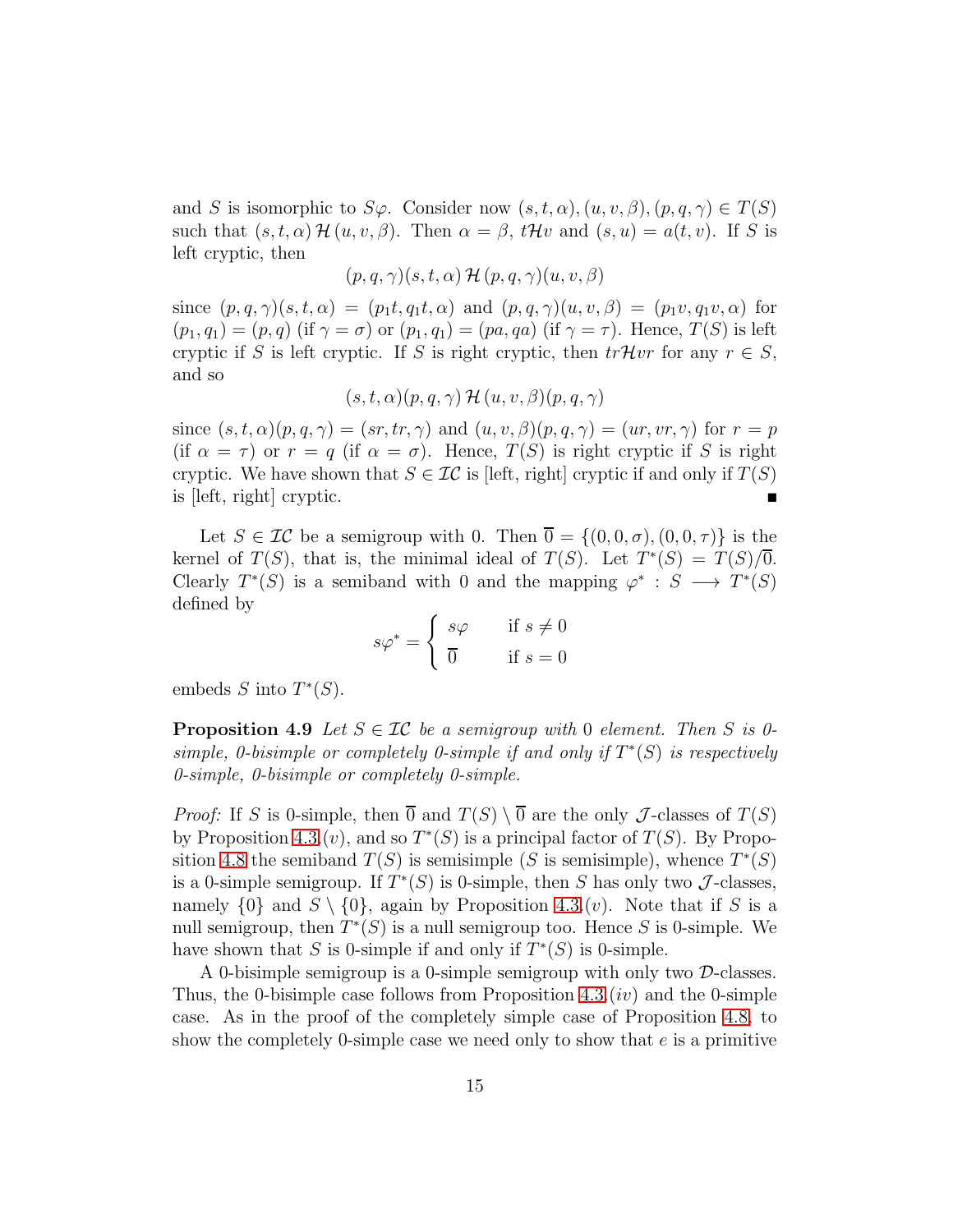idempotent of S if and only if  $(e, e, \sigma)$  is a primitive idempotent of  $T^*(S)$ . This is trivial to check and therefore we leave the details to the reader.

#### 5 Regular semigroups

In this section we shall assume that  $S$  is always a regular semigroup. Then  $T(S)$  is also regular by Proposition [4.1.](#page-7-1) Let R be a regular subsemigroup of  $T(S)$  containing  $S\varphi$ . Then

$$
\mathcal{K}^{T(S)} \cap R = \mathcal{K}^R
$$

for the Green relation  $\mathcal{K} \in \{H, \mathcal{L}, \mathcal{R}\}\$  since R is a regular subsemigroup. In the next result we show that the same equality holds true for  $\mathcal{K} = \mathcal{D}$  and for  $\mathcal{K} = \mathcal{J}$ . We shall prove also that  $(s, t, \alpha) \leq^{T(S)} (u, v, \beta)$  if and only if  $(s, t, \alpha) \leq^R (u, v, \beta)$  for any  $(s, t, \alpha), (u, v, \beta) \in R$ .

<span id="page-15-0"></span>Proposition 5.1 *Let* S *be a regular semigroup and let* R *be a regular subsemigroup of*  $T(S)$  *containing*  $S\varphi$ *. Then* 

$$
\mathcal{K}^{T(S)} \cap R = \mathcal{K}^R \quad \text{and} \quad \leq^{T(S)} \cap R = \leq^R
$$

*for*  $K \in \{H, \mathcal{L}, \mathcal{R}, \mathcal{D}, \mathcal{J}\}.$ 

*Proof:* As observed above, we only need to show this proposition for  $K \in$  $\{\mathcal{D}, \mathcal{J}\}\$ . It is also clear that

$$
\mathcal{K}^R \subseteq \mathcal{K}^{T(S)} \cap R
$$
 and  $\leq^R \subseteq \leq^{T(S)} \cap R$ .

Let  $(s, t, \alpha), (u, v, \beta) \in R$  such that  $(s, t, \alpha) \mathcal{J}^{T(S)}(u, v, \beta)$ . Then

$$
(s,t,\alpha)\mathcal{L}^R(t,t,\alpha), \quad (u,v,\beta)\mathcal{L}^R(v,v,\beta) \quad \text{and} \quad (t,t,\alpha)\mathcal{J}^{S\varphi}(v,v,\beta) .
$$

Hence  $(s, t, \alpha) \mathcal{J}^R(u, v, \beta)$ , and  $\mathcal{J}^{T(S)} \cap R = \mathcal{J}^R$ . The proof for  $\mathcal{K} = \mathcal{D}$  is similar.

Assume now that  $(s, t, \alpha) \leq^{T(S)} (u, v, \beta)$  with  $(s, t, \alpha), (u, v, \beta) \in R$ . By Proposition [4.3.](#page-8-0)(*vi*) we know that  $\alpha = \beta$ ,  $t \le v$  and  $(s, u) = a(t, v)$  for some  $a \in S^1$ . Since S is regular, there are idempotents  $e, f \in S$  such that  $t =$  $ev = vf$  and  $eRtLf$ . Let t' be the inverse of t such that  $tt' = e$  and  $t't = f$ . Then  $(ae, e, \sigma) = (s, t, \alpha)(t', t', \sigma) \in R$  and  $(f, f, \alpha) = (t', t', \sigma)(s, t, \alpha) \in R$ . Observe now that  $(ae, e, \sigma)$  and  $(f, f, \alpha)$  are idempotents of R such that

$$
(ae, e, \sigma)(u, v, \beta) = (s, t, \alpha)
$$
 and  $(u, v, \beta)(f, f, \alpha) = (s, t, \alpha)$ .

Thus  $(s, t, \alpha) \leq^R (u, v, \beta)$ , and  $\leq^{T(S)} \cap R = \leq^R$ .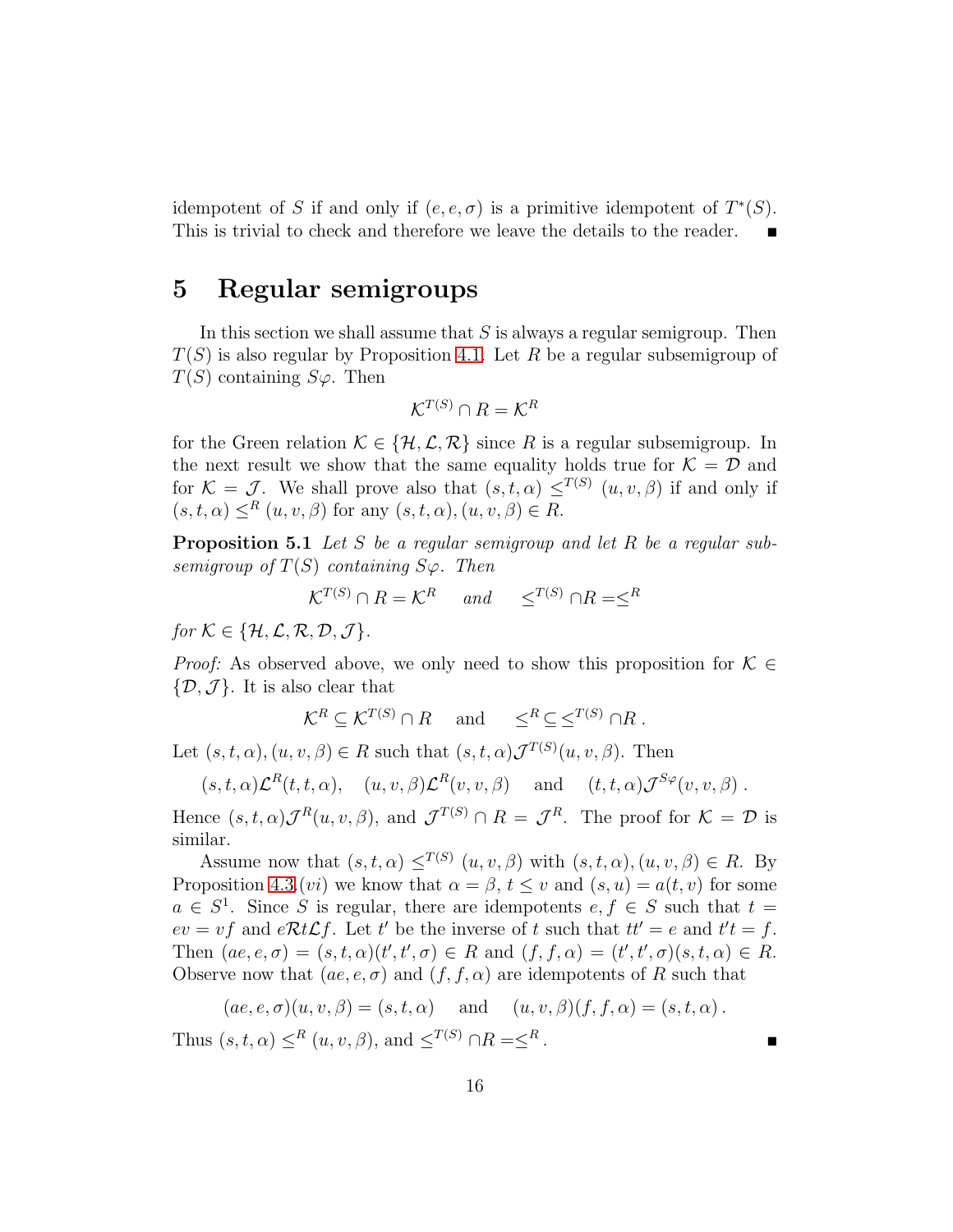Let  $R(S) = \{(s, t, \alpha) \in T(S) : s\mathcal{L}t\}$ . Since  $\mathcal L$  is a right congruence on S,  $R(S)$  is a subsemigroup of  $T(S)$ . The idempotent of  $R(S)$  are the elements  $(s, t, \alpha) \in R(S)$  such that either  $\alpha = \sigma$  and  $t \in E(S)$ , or  $\alpha = \tau$  and  $s \in E(S)$ .

<span id="page-16-0"></span>Proposition 5.2 *Let* S *be a regular semigroup. Then* R(S) *is a regular semiband of depth 2 and*  $\varphi : S \longrightarrow R(S), s \longmapsto (s, s, \sigma)$  *embeds* S *into*  $R(S)$ *. Further,*

$$
\mathcal{K}^{T(S)} \cap R(S) = \mathcal{K}^{R(S)} \quad \text{and} \quad \leq^{T(S)} \cap R(S) = \leq^{R(S)}
$$

*for*  $K \in \{H, \mathcal{L}, \mathcal{R}, \mathcal{D}, \mathcal{J}\}.$ 

*Proof:* Let  $s, t \in S$  such that  $s\mathcal{L}t$ . Let  $s'$  and  $t'$  be inverses of s and t respectively. Then  $(st', tt', \sigma)$ ,  $(t't, t, \tau) \in E(R(S))$  and

$$
(s,t,\tau)=(st',tt',\sigma)(t't,t,\tau).
$$

Similarly  $(ss', ts', \tau)$ ,  $(s, s's, \sigma) \in E(R(S))$  and

$$
(s, t, \sigma) = (ss', ts', \tau)(s, s's, \sigma).
$$

Thus  $R(S)$  is a semiband of depth 2. Observe now that  $(t', t', \sigma)$  is an inverse of  $(s, t, \sigma)$  and that  $(s', s', \tau)$  is an inverse of  $(s, t, \tau)$ . Hence  $R(S)$  is a regular semigroup. Clearly  $\varphi$  embeds S into  $R(S)$  and the second statement of this proposition is a particular case of Proposition [5.1.](#page-15-0)

In the previous section we showed that  $T(S)$  preserves many properties of S. We can now show that  $R(S)$  preserves the same properties. Some of those properties follow immediately from the fact that  $S\varphi \subseteq R(S) \subseteq T(S)$ and Proposition [5.2,](#page-16-0) but for others we have to mimic the proof presented in the previous section for  $T(S)$ . In the next three result we register those properties preserved by  $R(S)$ , but we shall not include their proofs since is just a question of rephrasing the proofs presented in the previous section.

Proposition 5.3 *Let* O *be any group property and let* Q *be any semigroup property. Let* P *be one of the following properties: finite, periodic, simple, bisimple, completely simple, semisimple, completely semisimple, [left, right] cryptic, the (maximal) subgroups have property* O *or the local submonoids have property* Q*. Then, a regular semigroup* S *has property* P *if and only if the regular semigroup*  $R(S)$  *has property*  $P$ *.*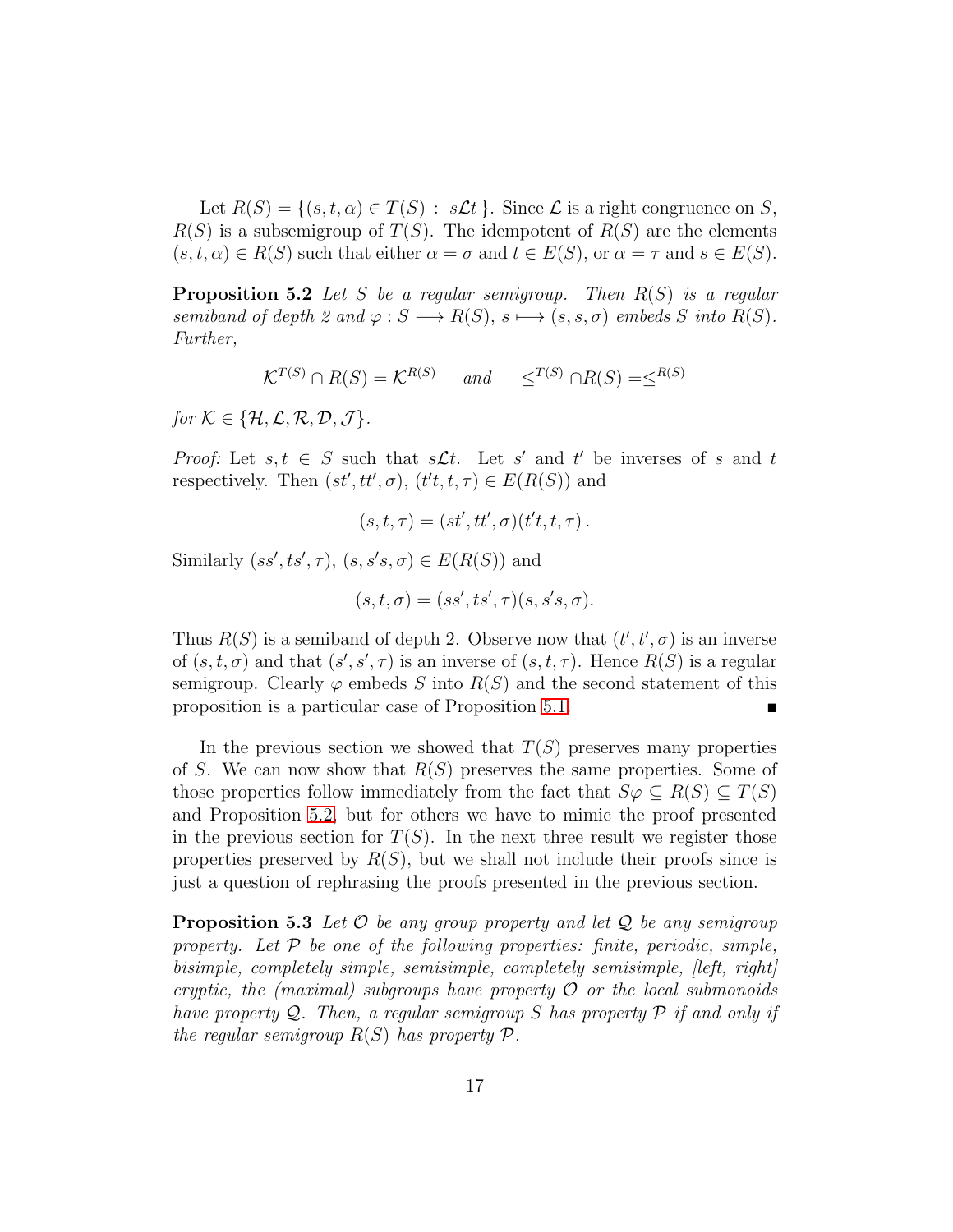**Proposition 5.4** *Let*  $V$  *be an e-variety of regular semigroup. Then*  $S \in \mathbf{LV}$ *if and only if*  $R(S) \in \mathbb{I}$ **V**.

If S is a semigroup with a 0-element, then we can consider also the semigroup  $R^*(S) = R(S)/\overline{0}$ . We can easily see that S embeds naturally into  $R^*(S)$  and we can obtain a version for  $R^*(S)$  of Proposition [4.9.](#page-14-0)

Proposition 5.5 *Let* S *be a regular semigroup with* 0*-element. Then* S *is 0 simple, 0-bisimple or completely 0-simple if and only if*  $R<sup>*</sup>(S)$  *is respectively 0-simple, 0-bisimple or completely 0-simple.*

There are however properties of S preserved by  $R(S)$  that are not preserved by  $T(S)$ . One of those properties is the complete regularity. For example, if  $S = \{0, 1\}$  with the usual product, then  $(0, 1, \tau) \in T(S)$  and  $(0, 1, \tau)^2 = (0, 0, \tau)$  is not H-related to  $(0, 1, \tau)$ . Hence  $T(S)$  is not completely regular. We shall prove next that if  $S$  is completely regular, then  $R(S)$  is also completely regular.

Proposition 5.6 *A regular semigroup* S *is completely regular if and only if* R(S) *is completely regular.*

*Proof:* We just have to prove the direct implication since a regular subsemigroup of a completely regular semigroup is again completely regular. Let  $s, t \in S$  such that  $s\mathcal{L}t$ , that is,  $s = at$  and  $t = bs$  for some  $a, b \in S$ . Let  $e \in H_s \cap E(S)$  and  $f \in H_t \cap E(S)$ . Then  $be \in H_t$  and  $abe = abss^{-1} = ats^{-1}$  $ss^{-1} = e$  where  $s^{-1}$  is the inverse of s in the group  $H_s$ . It is now clear that  $(af, f, \sigma)$  and  $(e, be, \tau)$  are idempotents of  $R(S)$ . Further  $(af, f, \sigma) \mathcal{H}(s, t, \sigma)$ <br>and  $(e, be, \tau) \mathcal{H}(s, t, \tau)$ . Thus  $R(S)$  is completely regular. and  $(e, be, \tau) \mathcal{H}(s, t, \tau)$ . Thus  $R(S)$  is completely regular.

The previous result allows to conclude that every (finite) complete regular semigroup is embeddable into a (finite) complete regular semiband. This result was first proved by Pastijn [\[15\]](#page-21-1) using a subsemiband of  $A(S)$  (see also [\[1\]](#page-20-5) for another proof using Petrich's embeding [\[17\]](#page-21-4) instead). If S is a completely regular monoid, then  $S$  is a semilattice  $Y$  of completely simple semigroups  $D_{\alpha}$ ,  $\alpha \in Y$ . Pastijn [\[15,](#page-21-1) Theorem 3.5] showed that the subset

$$
A_1 = \{ (\overline{sht})\rho, (\overline{shth})\rho : s \in D_{\nu}, t \in D_{\mu}, \nu, \mu \in Y, \nu \ge \mu \}.
$$

of  $A(S)$  is a complete regular subsemiband. The mapping  $\psi_1: s \longrightarrow (\overline{1h\overline{s}})\rho$ embeds S into A<sub>1</sub> (in [\[15\]](#page-21-1) was used the embedding  $s \longrightarrow (\overline{1}\overline{h}\overline{s}\overline{h})\rho$  instead).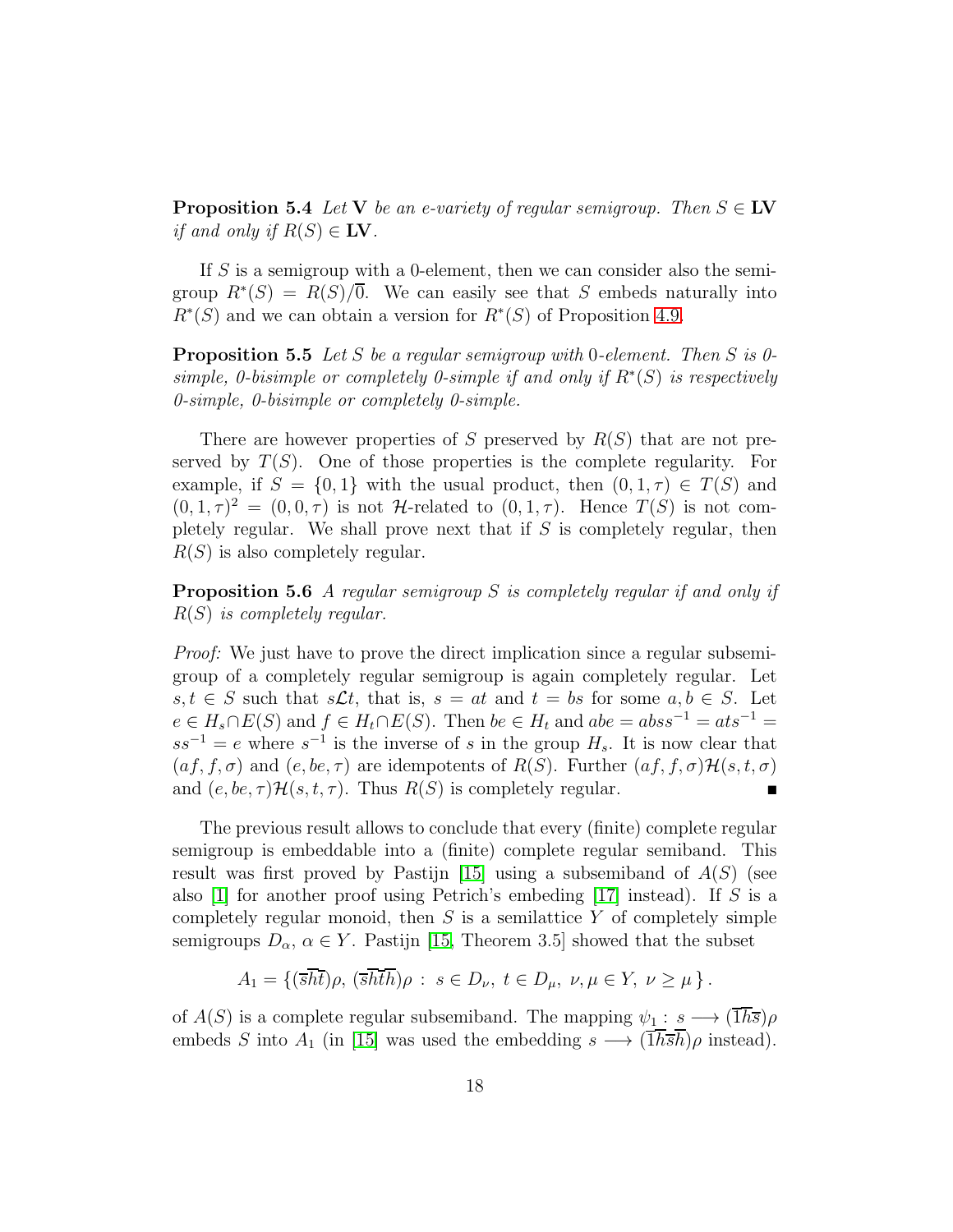Let  $s \in D_{\nu}$  and  $t \in D_{\mu}$  with  $\nu \geq \mu$  and let  $s_1 = st^{-1} = st^{-1}t$ . Then  $s_1 \mathcal{L} t$ , and  $(\overline{s}\overline{h}\overline{t})\rho = (\overline{s_1}\overline{h}\overline{t})\rho$  and  $(\overline{s}\overline{h}\overline{t}\overline{h})\rho = (\overline{s_1}\overline{h}\overline{t}\overline{h})\rho$ . Hence

$$
A_1 = \{(\overline{s}\overline{h}\overline{t})\rho, (\overline{s}\overline{h}\overline{t}\overline{h})\rho : s\mathcal{L}t\}.
$$

It is now trivial to check that  $\psi_{A_1}^{-1}$  $\bigcap_{|A_1}^{-1}: A_1 \longrightarrow R(S)$  is an isomorphism for  $\psi^{-1}$ :  $A(S) \longrightarrow T(S)$  the isomorphism defined at the end of Section [3.](#page-3-0) Furthermore,  $\psi_1 \psi^{-1} = \varphi$  for  $\varphi : S \longrightarrow R(S)$  the embedding defined in Proposition [5.2.](#page-16-0) In particular,  $A_1$  is a semiband of depth 2 (in [\[15\]](#page-21-1) it was shown that every element of  $A_1$  is the product of at most 4 idempotents).

Let  $\mathcal{T}_X$  be the full transformation semigroup on a set X and let  $X' =$  ${x': x \in X}$  be a set disjoint from X but with the same cardinality. Recall the Higgins' embedding [\[6\]](#page-20-4) of  $\mathcal{T}_X$  into a subsemiband T of  $\mathcal{T}_Y$  for  $Y = X \cup X'$ (see Section 2). Next, we shall compare the two semibands  $R(\mathcal{T}_X)$  and T of depth 2. It is well known that for  $\lambda, \mu \in \mathcal{T}_X$ ,  $\lambda \mathcal{L} \mu$  if and only if  $X\lambda = X\mu$ . Thus

$$
R(\mathcal{T}_X) = \{ (\lambda, \mu, \alpha) \in \mathcal{T}_X \times \mathcal{T}_X \times R_2 : X\lambda = X\mu \}.
$$

For  $\Delta = (\lambda, \mu, \alpha) \in R(\mathcal{T}_X)$  define  $\overline{\delta} \in \mathcal{T}_Y$  as follows:

$$
\begin{cases}\n x\overline{\delta} = x\mu \\
x'\overline{\delta} = x\lambda\n\end{cases} \text{ if } \alpha = \sigma \qquad \text{ or } \qquad \begin{cases}\n x\overline{\delta} = (x\mu)'\n\\ \n x'\overline{\delta} = (x\lambda)'\n\end{cases} \text{ if } \alpha = \tau
$$

Then  $\overline{\delta} \in T$  since  $X\lambda = X\mu$ . Further,  $X\overline{\delta} = X'\overline{\delta} \subseteq X$  if  $\alpha = \sigma$ , and  $X\overline{\delta} = X'\overline{\delta} \subseteq X'$  if  $\alpha = \tau$ . Consider now the mapping  $\psi : R(\mathcal{T}_X) \longrightarrow T$ defined by  $\Delta \psi = \overline{\delta}$ .

**Proposition 5.7** *The semibands*  $R(T_X)$  *and T are isomorphic and the mapping*  $\psi$  *defined above is an isomorphism from*  $R(\mathcal{T}_X)$  *onto*  $T$ *.* 

*Proof:* The mapping  $\psi$  is clearly a bijection. So, we need to show only that  $\psi$  is a homomorphism. Let  $\Delta_1 = (\lambda_1, \mu_1, \alpha_1)$  and  $\Delta_2 = (\lambda_2, \mu_2, \alpha_2)$  be two elements of  $R(\mathcal{T}_X)$ , and let  $\Delta = \Delta_1 \Delta_2$ . Let  $\overline{\delta_1} = \Delta_1 \psi$ ,  $\overline{\delta_2} = \Delta_2 \psi$  and  $\overline{\delta} = \Delta \psi$ . We want to prove that  $\overline{\delta} = \overline{\delta_1} \overline{\delta_2}$ . If  $\alpha_1 = \sigma$  and  $\alpha_2 = \sigma$ , then  $\Delta = (\lambda_1 \mu_2, \mu_1 \mu_2, \sigma)$ . Further, for  $x \in X$ ,

$$
x \overline{\delta_1} \overline{\delta_2} = x \mu_1 \overline{\delta_2} = x \mu_1 \mu_2 = x \overline{\delta}
$$
 and  $x' \overline{\delta_1} \overline{\delta_2} = x' \lambda_1 \overline{\delta_2} = x' \lambda_1 \mu_2 = x' \overline{\delta}$ .

Thus  $\overline{\delta} = \overline{\delta_1 \delta_2}$  if  $\alpha_1 = \alpha_2 = \sigma$ . The other three cases are shown similarly.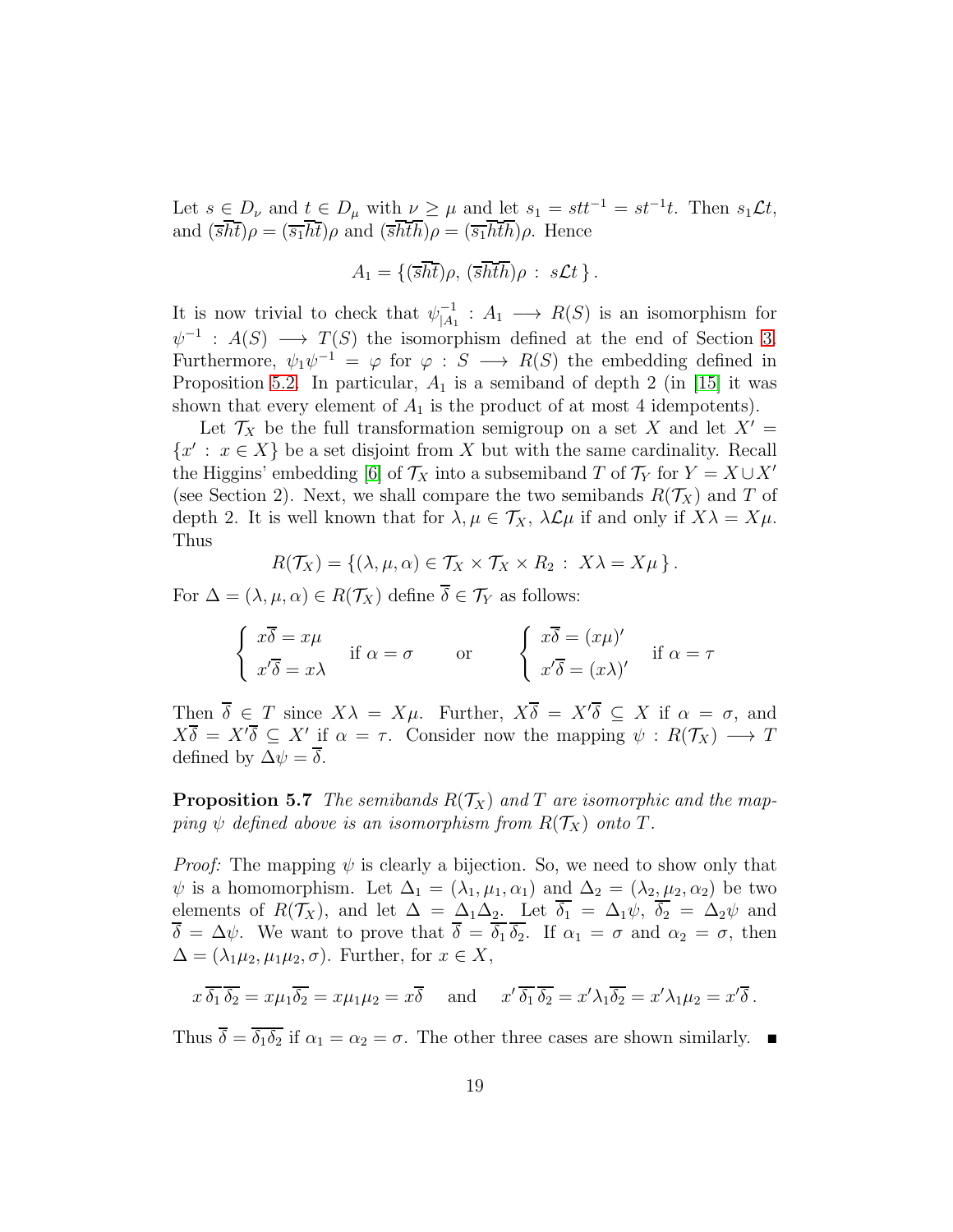Let C be a class of semigroups. For  $n \geq 2$  let  $\sigma_C^{(2)}$  $C^{(2)}(n)$  denote the smallest integer  $k \geq n$  such that every semigroup of C of order not greater than n can be embeddable into a semiband of depth 2 and order not greater than k. Let G be the class of all groups and let  $Reg$  be the class of all regular semigroups. Giraldes and Howie [\[3\]](#page-20-3) showed that

$$
\sigma_G^{(2)}(n) \le 2n^2
$$
 and  $\sigma_{Reg}^{(2)}(n) \le (n+1)^3$ .

We can now improve the upper bound for  $\sigma_{Reg}^{(2)}(n)$ .

**Proposition 5.8** 
$$
\sigma_{Reg}^{(2)}(n) \leq 2n^2
$$
 for all  $n \geq 2$ .

*Proof:* We just need to observe that  $R(S)$  has order less than or equal to  $2n^2$ if S has order n.

Let S be regular semigroup of order n. Note that  $R(S)$  has order  $2n^2$ only when  $S$  is a left group; but if  $S$  is not a left group, then the order of  $R(S)$  can decrease significantly. Note further that we can do a left-right dual construction of  $R(S)$  and obtain another semiband  $L(S)$  of depth 2 in which S can be embedded. We can check also that  $L(S)$  has order  $2n^2$  only when  $S$  is a right group. Therefore, if  $S$  is a non-group regular semigroup of order  $n$ , then  $S$  can be embedded in a regular semiband of depth 2 of order less than  $2n^2$ . It seems reasonable to define now the integer

$$
\sigma_C^{(2)}(n,m)
$$

as follows. For a class C of regular semigroups and an integer  $n \geq 2$ , let  $\sigma_C^{(2)}$  $C^{(2)}(n,m)$  denote the smallest integer  $k \geq n$  such that every semigroup of C of order not greater than n and with subgroups of order not greater that  $m$ , can be embedded into a semiband of depth 2 of order not greater than  $k$ . Of course that  $\sigma_C^{(2)}$  $C^{(2)}(n,m)$  makes sense only for classes C of regular semigroups containing other semigroups besides groups.

Proposition 5.9 *Let* C *be a class of regular semigroups. Then*

$$
\sigma_C^{(2)}(n,m) \le 2n\sqrt{n}\sqrt{m} = 2\sqrt{n^3m}.
$$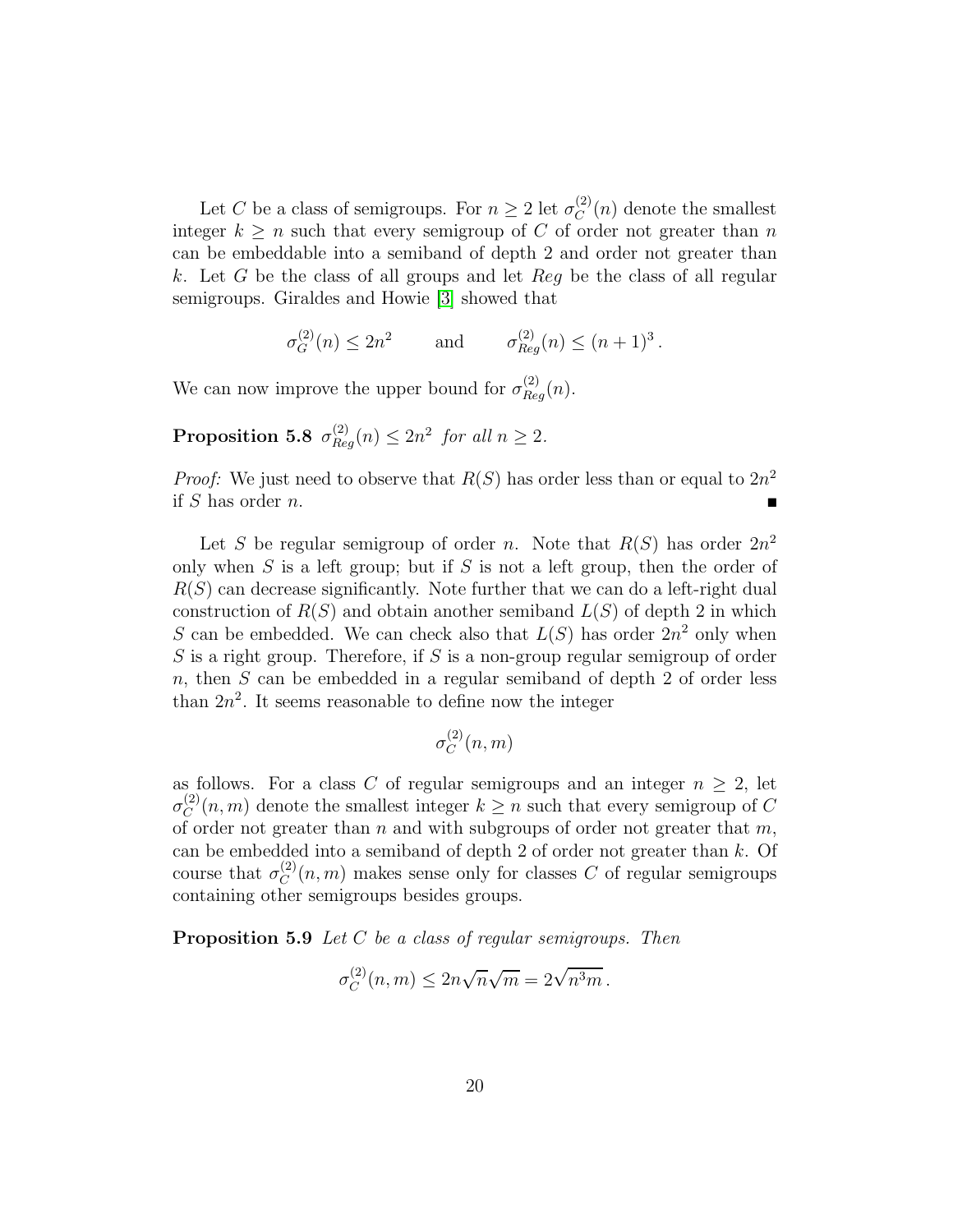*Proof:* Let  $S \in C$  be a regular semigroup of order not greater than n and with subgroups of order not greater than  $m$ . If l and r are respectively the sizes of the largest  $\mathcal{L}$ -class and the largest  $\mathcal{R}$ -class of S, then  $R(S)$  has order less than 2nl and  $L(S)$  has order less than 2nr. Note that  $lr \leq mn$ , and for  $h = \min\{l, r\}, h \leq \sqrt{\overline{mn}}.$  Hence S is embeddable into a semiband of depth 2 and order not greater than  $2nh \leq 2n\sqrt{n}\sqrt{2}$  $\overline{m}$ .

Acknowledgments: This work was partially funded by the European Regional Development Fund through the programme COMPETE and by the Portuguese Government through the  $\text{FCT}$  – Fundação para a Ciência e a Tecnologia under the project PEst-C/MAT/UI0144/2011.

## <span id="page-20-5"></span>References

- <span id="page-20-1"></span>[1] J. Almeida and A. Moura, Idempotent-generated semigroups and pseudovarieties, *Proc. Edinburgh Math. Soc.* 54 (2011), 545–568.
- <span id="page-20-3"></span>[2] C. Benzaken and H. Mayr, Notion de Demi-bande: Demi-bande de type deux, *Semigroup Forum* 10 (1975), 115–128.
- <span id="page-20-7"></span>[3] E. Giraldes and J. Howie, Embedding finite semigroups in finite semibands of minimal depth, *Semigroup Forum* 28 (1984), 135–142.
- <span id="page-20-6"></span>[4] T. Hall, Identities for existence varieties of regular semigroups, *Bull. Austral. Math. Soc.* 40 (1989), 59–77.
- <span id="page-20-4"></span>[5] R. Hartwig, How to partially order regular elements, *Math. Japon.* 25  $(1980), 1-13.$
- [6] P. Higgins, Embedding semigroups in semibands of depth two, *Semigroup Forum* 51 (1995), 395–396.
- <span id="page-20-0"></span>[7] J. Howie, The subsemigroup generated by the idempotents of a full transformation semigroup, *J. London Math. Soc.* 41 (1966), 707–716.
- <span id="page-20-2"></span>[8] J. Howie, Embedding semigroups in semibands: some arithmetical results, *Quart. J. Math. Oxford (2)* 32 (1981), 323–337.